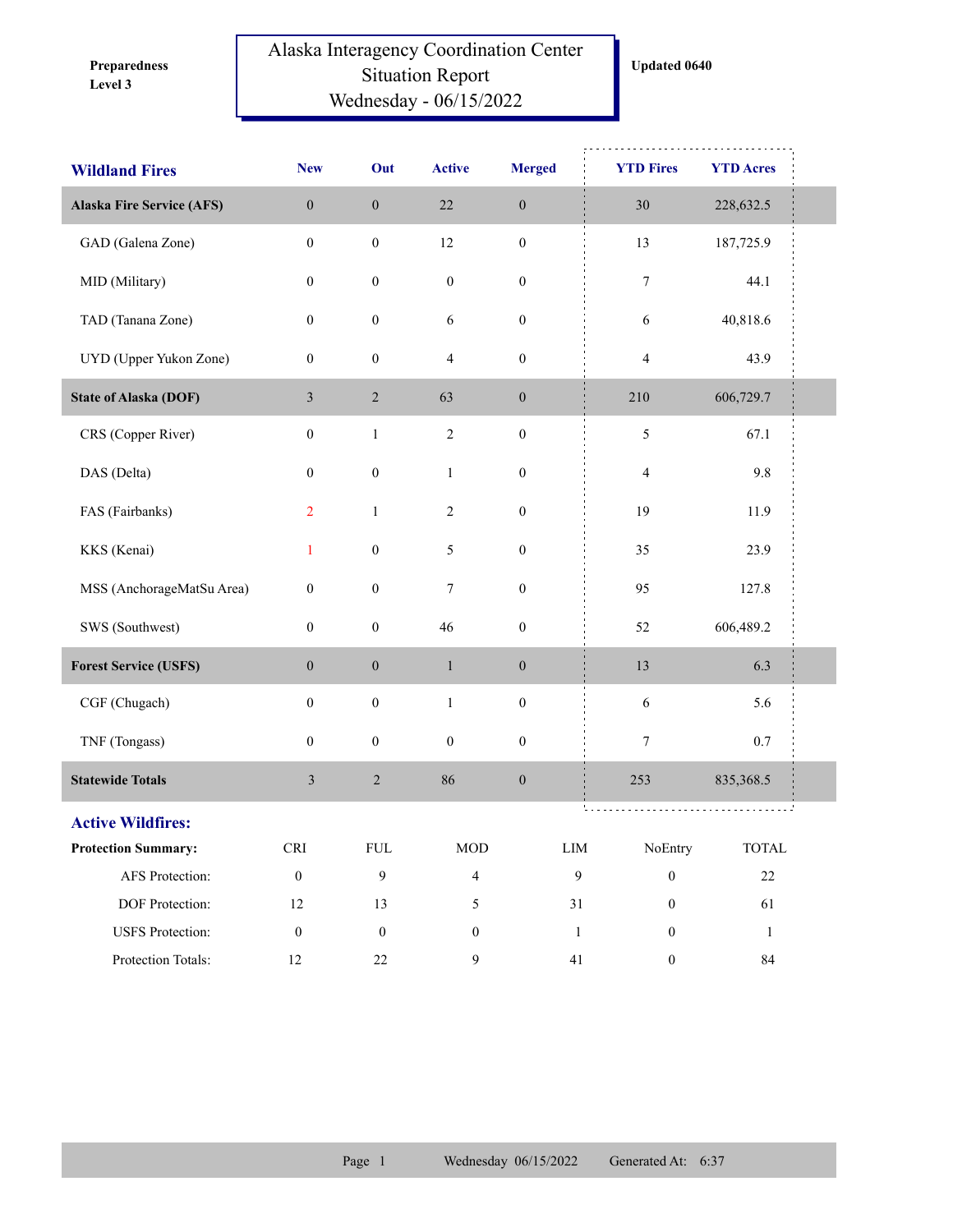## **Active Fires Status Summary**

|                         | Staffed           |                     | Unstaffed         |                     |  |  |
|-------------------------|-------------------|---------------------|-------------------|---------------------|--|--|
|                         | Contained $(S/C)$ | Uncontained $(S/U)$ | Contained $(U/C)$ | Uncontained $(U/U)$ |  |  |
| AFS Protection:         |                   |                     |                   | 14                  |  |  |
| <b>DOF</b> Protection:  |                   |                     | 19                | 40                  |  |  |
| <b>USFS</b> Protection: |                   | 0                   |                   |                     |  |  |
| Status Totals:          |                   |                     |                   |                     |  |  |

| <b>Active Fires Acreage Summary</b> |                        |                |  |
|-------------------------------------|------------------------|----------------|--|
|                                     | Acres                  | Acreage Change |  |
| 3 New                               | 0.9                    |                |  |
| 8 Staffed                           | 323,386.7              | $-5,326.0$     |  |
| 76 Monitor                          | 511,695.1              | 137,264.8      |  |
| 1 Out                               | 0.5                    | 0.0            |  |
| 5 Prescribed                        | 66,470.0               | 17,246.1       |  |
| 93 Fires                            | Total Acres: 901,553.2 |                |  |

## **Prescribed Fires**

|                                 | <b>YTD</b> Fires | <b>YTD</b> Acres | <b>New</b> | Active | Out Yesterday |
|---------------------------------|------------------|------------------|------------|--------|---------------|
| Military                        |                  | 66,414.0         |            |        |               |
| National Park Service           |                  | 0.1              |            |        |               |
| State of Alaska                 | 4                | 599.1            |            |        |               |
| U.S. Forest Service             |                  | 18.0             |            |        |               |
| <b>Fuels Management Totals:</b> |                  | 67,031.2         |            |        |               |

## **Cause Summary For All Fires (Includes Merged Fires But Not Prescribed Fires)**

|        | Unknown: 2       | 45,886.1 Acres  |  |
|--------|------------------|-----------------|--|
|        | Human: 156       | 1,117.2 Acres   |  |
|        | Lightning: 56    | 721,883.3 Acres |  |
|        | Undetermined: 39 | 66,481.9 Acres  |  |
| Total: | 253              | 835,368.5 Acres |  |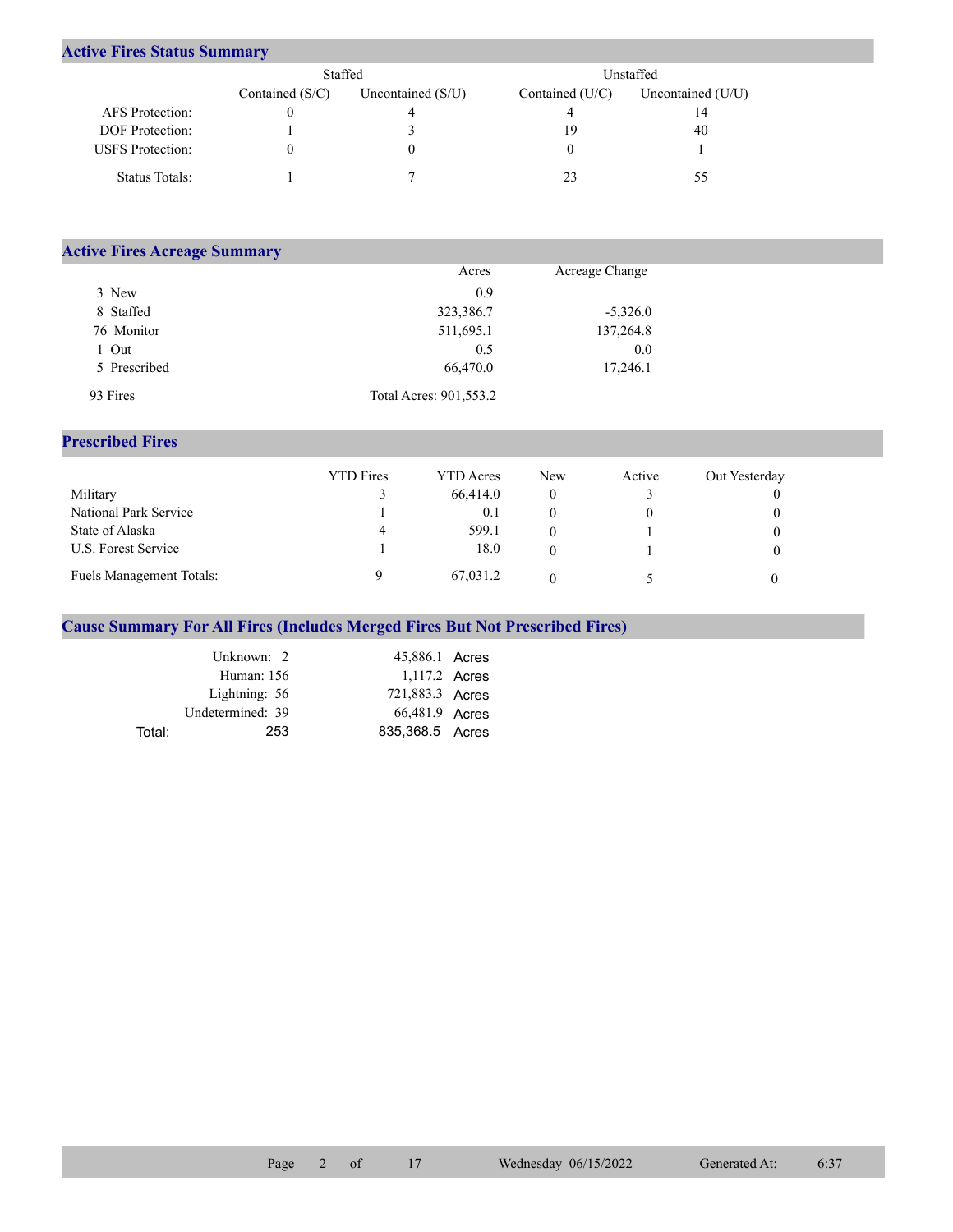| <b>New</b>                                                                                                                                                                                                                                                                                                                                                                                                                    |              | Count: 3            | Acres: $0.9$      |  |                                         |  |                      |                  |
|-------------------------------------------------------------------------------------------------------------------------------------------------------------------------------------------------------------------------------------------------------------------------------------------------------------------------------------------------------------------------------------------------------------------------------|--------------|---------------------|-------------------|--|-----------------------------------------|--|----------------------|------------------|
| Daily Report From: 06/14                                                                                                                                                                                                                                                                                                                                                                                                      |              |                     |                   |  |                                         |  | 0.1 Acreage On 06/14 |                  |
|                                                                                                                                                                                                                                                                                                                                                                                                                               |              | Lat: $64\,51.3167$  | Status: Out 06/14 |  | Acres: 0.1                              |  |                      | Option: Critical |
| 211280                                                                                                                                                                                                                                                                                                                                                                                                                        |              | Lon: 147 47,0500    |                   |  | Start Date: 06/14                       |  | Area: FAS            |                  |
|                                                                                                                                                                                                                                                                                                                                                                                                                               |              | Owner: Private      | Unit:             |  | <b>AKPRI-Private</b>                    |  |                      |                  |
| 280                                                                                                                                                                                                                                                                                                                                                                                                                           |              | Name: Spafford Lane |                   |  |                                         |  | Cause:               | Undetermined     |
| City requested Forestry assistance for a fire in the slough of Spafford Lane. Forestry units and Prevention arrived to do an<br>investigation. Prevention was unable to determine the cause of the fire, but was able to call the fire out as there was no heat<br>found.                                                                                                                                                     |              |                     |                   |  |                                         |  |                      |                  |
| Daily Report From: 06/14<br>0.3 Acreage On 06/14                                                                                                                                                                                                                                                                                                                                                                              |              |                     |                   |  |                                         |  |                      |                  |
|                                                                                                                                                                                                                                                                                                                                                                                                                               |              | Lat: $6000.6967$    | Status: U/C       |  | Acres: 0.3                              |  |                      | Option: Critical |
| 203279                                                                                                                                                                                                                                                                                                                                                                                                                        |              | Lon: 151 41.7300    |                   |  | Start Date: 06/14                       |  |                      | Area: KKS        |
|                                                                                                                                                                                                                                                                                                                                                                                                                               | Owner: State |                     | Unit:             |  | <b>AKDNS-AK Dept. Natural Resources</b> |  |                      |                  |
| 279                                                                                                                                                                                                                                                                                                                                                                                                                           |              | Name: Berussa       |                   |  |                                         |  |                      | Cause: Human     |
| Report of structure fire came across from WEST. When WEST resources arrived on scene, they reported a fully engulfed<br>structure with spread into the wildlands. DOF resources arrived on scene to find a couple of spot fires started on the east<br>side of the structure and in all, equalled about a quarter acre of burning grass and brush. DOF resources suppressed the fire<br>and left it contained and controlled. |              |                     |                   |  |                                         |  |                      |                  |
| Daily Report From: 06/14                                                                                                                                                                                                                                                                                                                                                                                                      |              |                     |                   |  |                                         |  | 0.5 Acreage On 06/14 |                  |
| PQB <sub>2</sub>                                                                                                                                                                                                                                                                                                                                                                                                              |              | Lat: 64 53.8917     | Status: U/U       |  | Acres: $0.5$                            |  |                      | Option: Critical |
| 211278                                                                                                                                                                                                                                                                                                                                                                                                                        |              | Lon: $14740.9133$   |                   |  | Start Date: 06/14                       |  | Area: FAS            |                  |
|                                                                                                                                                                                                                                                                                                                                                                                                                               |              | Owner: Private      | Unit:             |  | <b>AKPRI-Private</b>                    |  |                      |                  |
| 278                                                                                                                                                                                                                                                                                                                                                                                                                           |              | Name: Valley View   |                   |  |                                         |  |                      | Cause: Human     |

At approximately 1500 city dispatch called in a brush fire at 465 Valley View Drive requesting Forestry assistance. City VFD`s responded as well as Forestry engines and Prevention. Fairbanks engines began fire suppression efforts and prevented any further the spreading of the incident.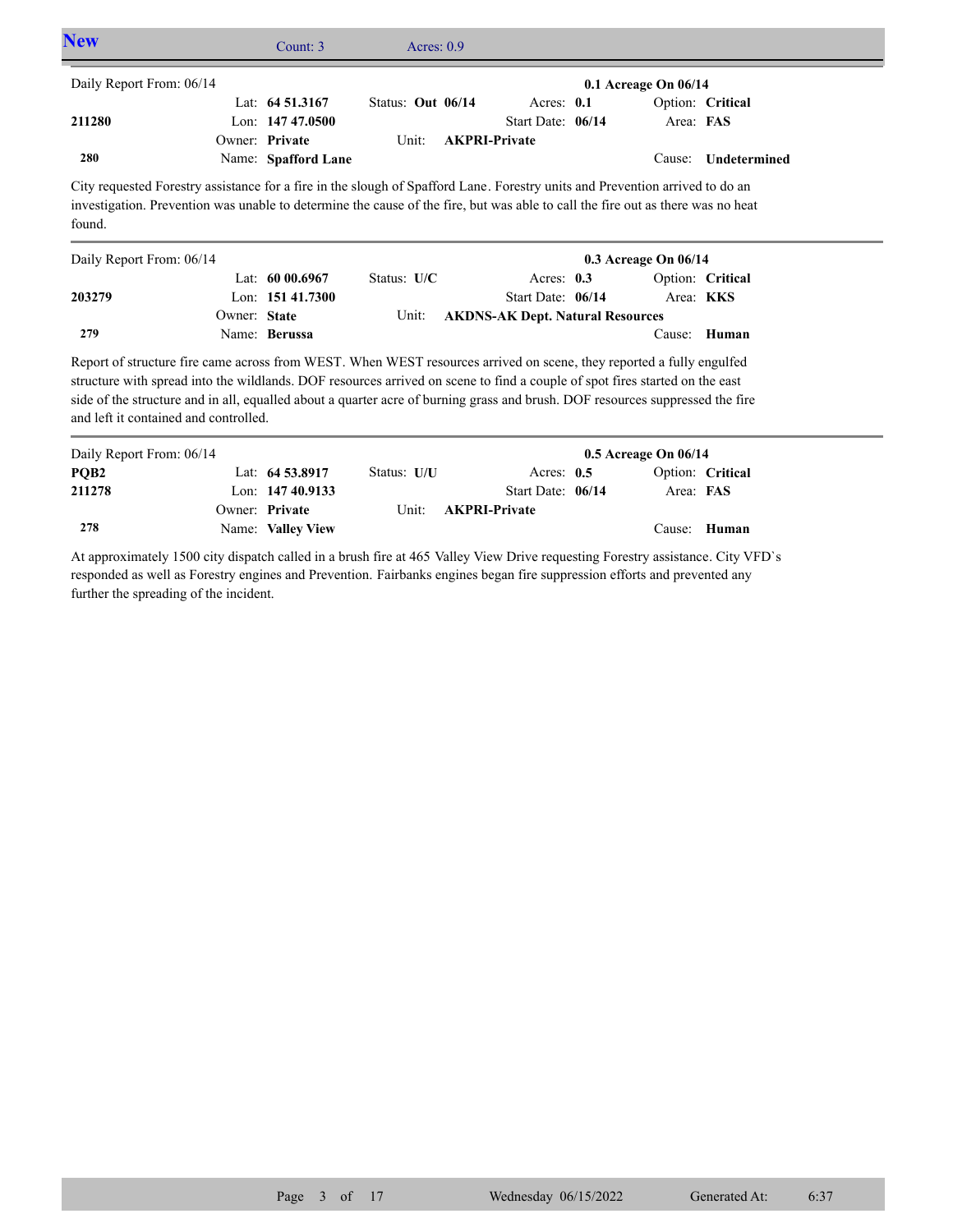| <b>Staffed</b>                                                                                                                                                                                                                                                                                                                                                                                                                               |              | Count: 8               | Acres: 323,386.7 |    |                                           |                 | Acreage Change: -5,326.0 |                                 |  |
|----------------------------------------------------------------------------------------------------------------------------------------------------------------------------------------------------------------------------------------------------------------------------------------------------------------------------------------------------------------------------------------------------------------------------------------------|--------------|------------------------|------------------|----|-------------------------------------------|-----------------|--------------------------|---------------------------------|--|
| Daily Report From: 06/14                                                                                                                                                                                                                                                                                                                                                                                                                     |              |                        |                  |    |                                           |                 |                          | -1.0 Acreage Change Since 06/13 |  |
| PP4C                                                                                                                                                                                                                                                                                                                                                                                                                                         |              | Lat: 65 44.4617        | Status: S/U      |    | Acres: 17.0                               |                 | Option: Full             |                                 |  |
| 232259                                                                                                                                                                                                                                                                                                                                                                                                                                       |              | Lon: 144 15.0783       | Personnel:       | 45 | Start Date: 06/09                         |                 | Area: UYD                |                                 |  |
| PDPP4C                                                                                                                                                                                                                                                                                                                                                                                                                                       |              | Owner: ANCSA           | Unit:            |    | <b>AKDHCN-Danzhit Hanlaii Corporation</b> |                 |                          |                                 |  |
| 259                                                                                                                                                                                                                                                                                                                                                                                                                                          |              | Name: Bolgen Creek     |                  |    |                                           |                 |                          | Cause: Human                    |  |
|                                                                                                                                                                                                                                                                                                                                                                                                                                              |              |                        |                  |    |                                           |                 |                          |                                 |  |
| Fire personnel reported weather as warm and sunny, with a few clouds to the north. No new fire growth. Fire personnel<br>achieved 50% overall containment today, and mopped up 15 feet in all the way around. Crews are planning to do more<br>mop-up tomorrow. A fire investigator will arrive tomorrow to inspect the site.                                                                                                                |              |                        |                  |    |                                           |                 |                          |                                 |  |
| Daily Report From: 06/14                                                                                                                                                                                                                                                                                                                                                                                                                     |              |                        |                  |    |                                           |                 |                          | No Acreage Change Since 06/13   |  |
| PP3C                                                                                                                                                                                                                                                                                                                                                                                                                                         |              | Lat: $6617.0400$       | Status: S/U      |    | Acres: 88.0                               |                 |                          | Option: Modified                |  |
| 232252                                                                                                                                                                                                                                                                                                                                                                                                                                       |              | Lon: $15406.8217$      | Personnel: 31    |    | Start Date: 06/09                         |                 | Area: TAD                |                                 |  |
| PDPP3C                                                                                                                                                                                                                                                                                                                                                                                                                                       |              | Owner: ANCSA           | Unit:            |    | <b>AKDYN-Doyon, Limited</b>               |                 |                          |                                 |  |
| 252                                                                                                                                                                                                                                                                                                                                                                                                                                          |              | Name: Batztoa Lake     |                  |    |                                           |                 | Cause:                   | Lightning                       |  |
|                                                                                                                                                                                                                                                                                                                                                                                                                                              |              |                        |                  |    |                                           |                 |                          |                                 |  |
| Fire personnel reported cloudy skies and rain this morning, followed by warming and drying as the day advanced. Fire                                                                                                                                                                                                                                                                                                                         |              |                        |                  |    |                                           |                 |                          |                                 |  |
| activity was low, with some creeping and smoldering around black and white spruce. No new fire growth. Smokejumpers                                                                                                                                                                                                                                                                                                                          |              |                        |                  |    |                                           |                 |                          |                                 |  |
| worked on securing the fireline and a Type 2 crew arrived to help with mop-up. A hotshot crew was ordered to assist with                                                                                                                                                                                                                                                                                                                     |              |                        |                  |    |                                           |                 |                          |                                 |  |
| snag removal and other saw work near the line. The objective remains to fully suppress the fire.                                                                                                                                                                                                                                                                                                                                             |              |                        |                  |    |                                           |                 |                          |                                 |  |
| Daily Report From: 06/14                                                                                                                                                                                                                                                                                                                                                                                                                     |              |                        |                  |    |                                           |                 |                          | No Acreage Change Since 06/13   |  |
| PP7Z                                                                                                                                                                                                                                                                                                                                                                                                                                         |              | Lat: $59\,52.7000$     | Status: S/U      |    |                                           | Acres: 25,967.0 |                          | Option: Limited                 |  |
| 204239                                                                                                                                                                                                                                                                                                                                                                                                                                       |              | Lon: 156 15.0500       | Personnel: 9     |    | Start Date: 06/08                         |                 | Area: SWS                |                                 |  |
| PNPP7Z                                                                                                                                                                                                                                                                                                                                                                                                                                       | Owner: State |                        | Unit:            |    |                                           |                 |                          |                                 |  |
| 239                                                                                                                                                                                                                                                                                                                                                                                                                                          |              | Name: Pike Creek       |                  |    | <b>AKDNS-AK Dept. Natural Resources</b>   |                 |                          |                                 |  |
|                                                                                                                                                                                                                                                                                                                                                                                                                                              |              |                        |                  |    |                                           |                 |                          | Cause: Lightning                |  |
| The fire was flown by BD-125 who reported the fire to be rank 1, creeping in tundra. Personnel conducted structure<br>protection and plan to continue structure protection in the next operational shift. No resources were reported to be<br>threatened.                                                                                                                                                                                    |              |                        |                  |    |                                           |                 |                          |                                 |  |
| Daily Report From: 06/14                                                                                                                                                                                                                                                                                                                                                                                                                     |              |                        |                  |    |                                           |                 |                          | No Acreage Change Since 06/13   |  |
| PP9N                                                                                                                                                                                                                                                                                                                                                                                                                                         |              | Lat: 63 17.6033        | Status: S/U      |    |                                           | Acres: 20,405.3 | Option: Full             |                                 |  |
| 204220                                                                                                                                                                                                                                                                                                                                                                                                                                       |              | Lon: 154 44.0233       | Personnel: 30    |    | Start Date: 06/07                         |                 | Area: SWS                |                                 |  |
| <b>PNPP9N</b>                                                                                                                                                                                                                                                                                                                                                                                                                                | Owner: State |                        | Unit:            |    | <b>AKDNS-AK Dept. Natural Resources</b>   |                 |                          |                                 |  |
| 220                                                                                                                                                                                                                                                                                                                                                                                                                                          |              | Name: Submarine Creek  |                  |    |                                           |                 |                          | Cause: Lightning                |  |
| Fire personnel at the Nixon Fork Mine site continued to work on mop up around structures. A repeater was installed at the<br>mine site to improve communications between Medfra and Nixon Fork. The Yukon Crew prepped structures in Medfra.                                                                                                                                                                                                 |              |                        |                  |    |                                           |                 |                          |                                 |  |
| Daily Report From: 06/14                                                                                                                                                                                                                                                                                                                                                                                                                     |              |                        |                  |    |                                           |                 |                          | No Acreage Change Since 06/13   |  |
| PPV3                                                                                                                                                                                                                                                                                                                                                                                                                                         |              | Lat: 62 09.2333        | Status: S/C      |    | Acres: 85.4                               |                 | Option: Full             |                                 |  |
| 201213                                                                                                                                                                                                                                                                                                                                                                                                                                       |              | Lon: 151 41.9667       | Personnel: 39    |    | Start Date: 06/06                         |                 | Area: MSS                |                                 |  |
| PNPPV3                                                                                                                                                                                                                                                                                                                                                                                                                                       | Owner: State |                        | Unit:            |    | <b>AKDNS-AK Dept. Natural Resources</b>   |                 |                          |                                 |  |
| 213                                                                                                                                                                                                                                                                                                                                                                                                                                          |              | Name: Kichatna         |                  |    |                                           |                 |                          | Cause: Lightning                |  |
| Crews completed the fire grid the fire was controlled at 2142. There are plans in place for demobilization for White Mountain<br>on 6/15 and Gannett Glacier 6/16.                                                                                                                                                                                                                                                                           |              |                        |                  |    |                                           |                 |                          |                                 |  |
| Daily Report From: 06/14                                                                                                                                                                                                                                                                                                                                                                                                                     |              |                        |                  |    |                                           |                 |                          | No Acreage Change Since 06/13   |  |
| PP6W                                                                                                                                                                                                                                                                                                                                                                                                                                         |              | Lat: 61 34.2167        | Status: S/U      |    |                                           | Acres: 94,953.0 |                          | Option: Limited                 |  |
| 204206                                                                                                                                                                                                                                                                                                                                                                                                                                       |              | Lon: 158 00.3833       | Personnel: 46    |    | Start Date: 06/06                         |                 | Area: SWS                |                                 |  |
| <b>PNPP6W</b>                                                                                                                                                                                                                                                                                                                                                                                                                                | Owner: State |                        | Unit:            |    | <b>AKDNS-AK Dept. Natural Resources</b>   |                 |                          |                                 |  |
| 206                                                                                                                                                                                                                                                                                                                                                                                                                                          |              | Name: Aghaluk Mountain |                  |    |                                           |                 |                          | Cause: Lightning                |  |
| Crew and PIO continue working across the river for structure prep ops, (whole crew over across the river), Winema IHC<br>getting stuff set up for camp and doing scouting and recon.<br>Ops on the flight checked in, will hear more from them after Team inbrief hopefully later this evening or tomorow Got some<br>rain last night and this morning about .1 but is clearing up. Is it windy here although no wind in town temp low 60's. |              |                        |                  |    |                                           |                 |                          |                                 |  |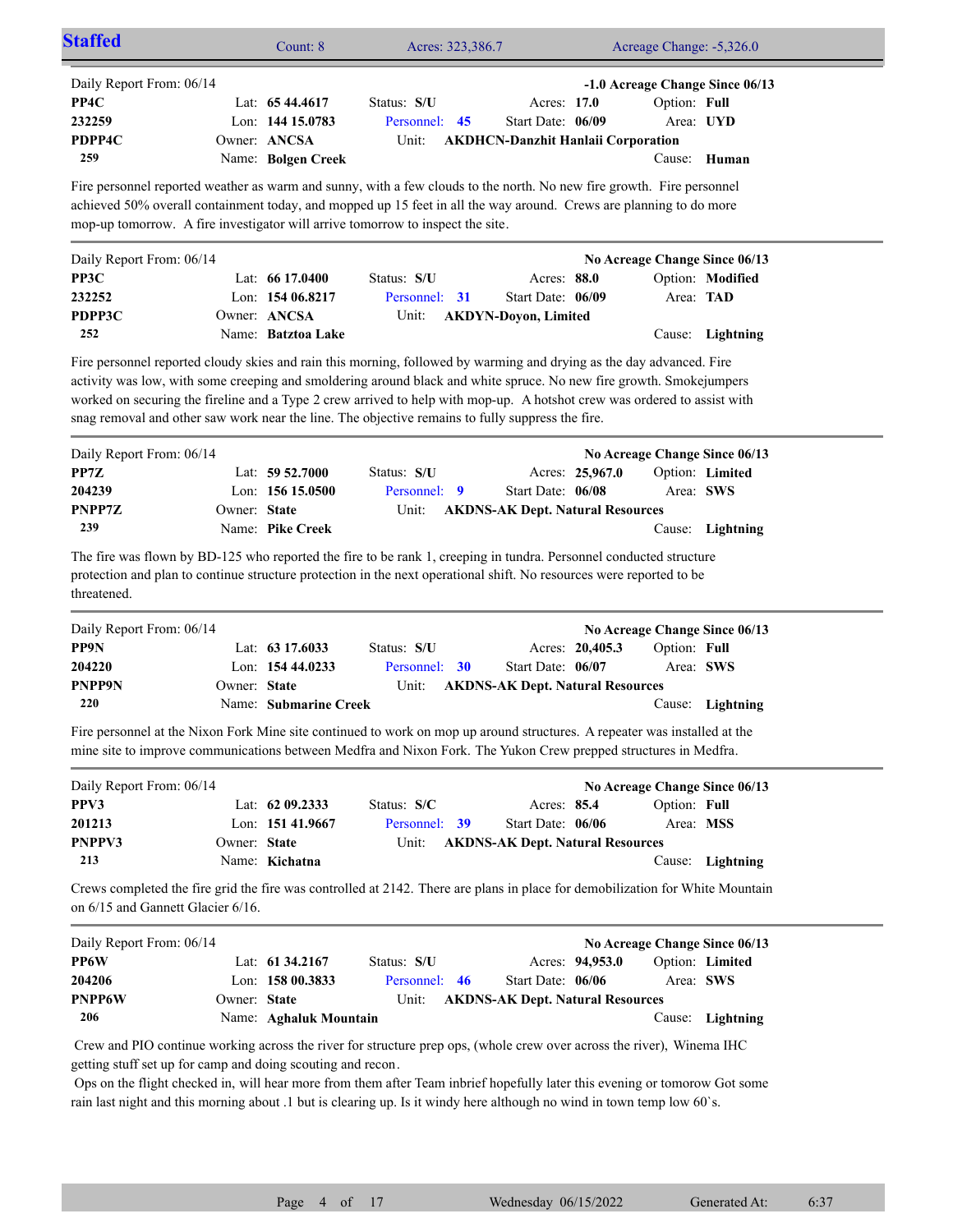| <b>Staffed</b>                                                                                                                                                                                                                                                                                                                                                                                                                      |              | Count: $8$         | Acres: 323,386.7 |                     |                                         | Acreage Change: -5,326.0 |                                          |
|-------------------------------------------------------------------------------------------------------------------------------------------------------------------------------------------------------------------------------------------------------------------------------------------------------------------------------------------------------------------------------------------------------------------------------------|--------------|--------------------|------------------|---------------------|-----------------------------------------|--------------------------|------------------------------------------|
| Daily Report From: 06/14                                                                                                                                                                                                                                                                                                                                                                                                            |              |                    |                  |                     |                                         |                          | $-17,301.0$ Acreage Change Since $06/13$ |
| PPM <sub>5</sub>                                                                                                                                                                                                                                                                                                                                                                                                                    |              | Lat: $63\,40.6433$ | Status: S/U      |                     | Acres: 40,699.0                         |                          | Option: Limited                          |
| 231185                                                                                                                                                                                                                                                                                                                                                                                                                              |              | Lon: 153 34.3383   | Personnel: 21    | Start Date: $06/05$ |                                         | Area: <b>TAD</b>         |                                          |
| PDPPM5                                                                                                                                                                                                                                                                                                                                                                                                                              | Owner: State |                    | Unit:            |                     | <b>AKDNS-AK Dept. Natural Resources</b> |                          |                                          |
| 185                                                                                                                                                                                                                                                                                                                                                                                                                                 |              | Name: Hog Butte    |                  |                     |                                         | Cause:                   | Lightning                                |
| Fire personnel reported cooler weather with a couple light showers, but no significant precipitation, followed by blue skies.<br>Fire activity was light with some heavier smoke in the interior. Lines are holding well. The Midnight Sun Crew worked on<br>snag removal near the line and smoke jumpers burned out some duff near the northeast corner. Fire personnel plan to<br>continue removing fuels near the line tomorrow. |              |                    |                  |                     |                                         |                          |                                          |
| Daily Report From: 06/14                                                                                                                                                                                                                                                                                                                                                                                                            |              |                    |                  |                     |                                         |                          | 11,976.0 Acreage Change Since 06/13      |
| PN6K                                                                                                                                                                                                                                                                                                                                                                                                                                |              | Lat: $62\,21.9500$ | Status: S/U      |                     | Acres: 141,172.0                        |                          | Option: Limited                          |
| 232160                                                                                                                                                                                                                                                                                                                                                                                                                              |              | Lon: $16247.9633$  | Personnel: 239   | Start Date: 05/31   |                                         |                          | Area: GAD                                |

Unit: **AKYDR-Yukon Delta National Wildlife Refuge** 

Full Suppression strategy on the western flank where the fire crossed west of the Andreafsky River. Confinement strategy between the Main Fork and East Fork of the Andreafsky Rivers both to the north and south. Point protection strategy on the east side with potential of some full suppression if resources become available. Direct attack along the western flank.

Name: **East Fork**

Owner: USFWS

**160 PDPN6K**

Cause: **Lightning**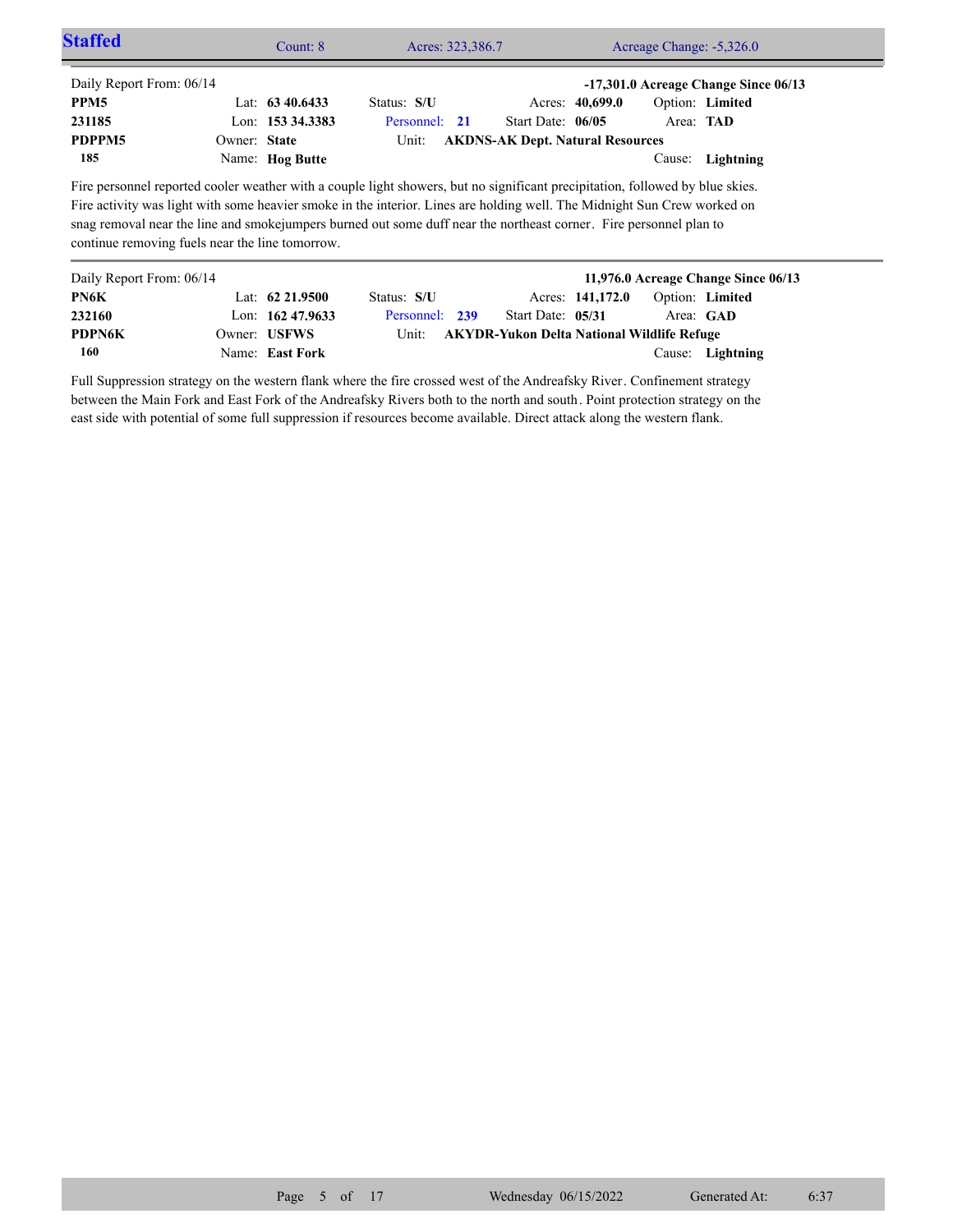| <b>Monitor</b>           |                   | Count: 76                           |             | Acres: 511,695.1                                                                                                                                                                                                                    |              | Acreage Change: 137,232.0     |                              |
|--------------------------|-------------------|-------------------------------------|-------------|-------------------------------------------------------------------------------------------------------------------------------------------------------------------------------------------------------------------------------------|--------------|-------------------------------|------------------------------|
| updated.                 |                   |                                     |             | These fires are currently in monitor status. Monitoring schedules are based on defined timeframes, but are<br>dependent on available resources, and weather conditions. When monitoring occurs, information will be                 |              |                               |                              |
| Daily Report From: 06/14 |                   |                                     |             |                                                                                                                                                                                                                                     |              | No Acreage Change Since 06/13 |                              |
| PP9J                     |                   | Lat: 65 03.5100<br>Lon: 155 14.0050 | Status: U/U | Acres: 20.0<br>Start Date: 06/13                                                                                                                                                                                                    |              |                               | Option: Limited<br>Area: GAD |
| PDPP9J                   | Owner: <b>BLM</b> |                                     | Unit:       | <b>AKCYD-Central Yukon Field Office</b>                                                                                                                                                                                             |              |                               |                              |
| 274                      |                   | Name: Melozitna                     |             |                                                                                                                                                                                                                                     |              |                               | Cause: Lightning             |
|                          |                   |                                     |             | The fire is approximately 10 miles northeast of Ruby. It is actively creeping, backing, and torching in black spruce and tundra.<br>The fire has received little precipitation in the last 2 days and no structures are threatened. |              |                               |                              |
| Last Report: 06/12       |                   |                                     |             |                                                                                                                                                                                                                                     |              | 184.0 Acreage On 06/12        |                              |
|                          |                   | Lat: $6101.6500$                    | Status: U/U |                                                                                                                                                                                                                                     | Acres: 184.0 |                               | Option: Limited              |
| 204273                   |                   | Lon: 156 12.2833                    |             | Start Date: 06/12                                                                                                                                                                                                                   |              |                               | Area: SWS                    |
|                          | Owner: State      |                                     | Unit:       | <b>AKDNS-AK Dept. Natural Resources</b>                                                                                                                                                                                             |              |                               |                              |
| 273                      |                   | Name: Door Creek                    |             |                                                                                                                                                                                                                                     |              |                               | Cause: Lightning             |
| Last Report: 06/12       |                   |                                     |             |                                                                                                                                                                                                                                     |              | No Acreage Change Since 06/11 |                              |
| PP6R                     |                   | Lat: 65 33.4248                     | Status: U/U | Acres: $1.0$                                                                                                                                                                                                                        |              |                               | Option: Limited              |
| 231269                   |                   | Lon: $14505.4000$                   |             | Start Date: 06/11                                                                                                                                                                                                                   |              |                               | Area: UYD                    |
| <b>PDPP6R</b>            | Owner: State      |                                     | Unit:       | <b>AKDNS-AK Dept. Natural Resources</b>                                                                                                                                                                                             |              |                               |                              |
| 269                      |                   | Name: Bedrock                       |             |                                                                                                                                                                                                                                     |              |                               | Cause: Human                 |
| Daily Report From: 06/14 |                   |                                     |             |                                                                                                                                                                                                                                     |              | No Acreage Change Since 06/13 |                              |
|                          |                   | Lat: $62\,16.0150$                  | Status: U/C | Acres: $0.3$                                                                                                                                                                                                                        |              |                               | Option: Critical             |
| 214268                   |                   | Lon: 145 21.9800                    |             | Start Date: 06/11                                                                                                                                                                                                                   |              | Area: CRS                     |                              |
|                          |                   | Owner: Private                      | Unit:       | <b>AKPRI-Private</b>                                                                                                                                                                                                                |              |                               |                              |
| 268                      |                   | Name: Gulkana Village               |             |                                                                                                                                                                                                                                     |              |                               | Cause: Human                 |
| No Night Report          |                   |                                     |             |                                                                                                                                                                                                                                     |              |                               |                              |
| Daily Report From: 06/14 |                   |                                     |             |                                                                                                                                                                                                                                     |              | No Acreage Change Since 06/13 |                              |
| PP9G                     |                   | Lat: 60 56.9700                     | Status: U/U | Acres: 0.5                                                                                                                                                                                                                          |              |                               | Option: Limited              |
| 000264                   |                   | Lon: 149 40.9983                    |             | Start Date: 06/10                                                                                                                                                                                                                   |              | Area: CGF                     |                              |
| P0PP9G                   | Owner: USFS       |                                     | Unit:       | <b>AKCGF-Chugach National Forest</b>                                                                                                                                                                                                |              |                               |                              |
| 264                      |                   | Name: Halfway Island                |             |                                                                                                                                                                                                                                     |              |                               | Cause: Undetermined          |
| Last Report: 06/10       |                   |                                     |             |                                                                                                                                                                                                                                     |              | 0.1 Acreage On 06/10          |                              |
|                          |                   | Lat: 59 49.3750                     | Status: U/C | Acres: 0.1                                                                                                                                                                                                                          |              |                               | Option: Critical             |
| 203263                   |                   | Lon: 151 39.4720                    |             | Start Date: 06/10                                                                                                                                                                                                                   |              |                               | Area: KKS                    |
|                          |                   | Owner: Private                      | Unit:       | <b>AKPRI-Private</b>                                                                                                                                                                                                                |              |                               |                              |
| 263                      |                   | Name: Sary Su                       |             |                                                                                                                                                                                                                                     |              |                               | Cause: Human                 |
| Last Report: $06/11$     |                   |                                     |             |                                                                                                                                                                                                                                     |              | No Acreage Change Since 06/10 |                              |
| PP7R                     |                   | Lat: 62 16.5334                     | Status: U/U |                                                                                                                                                                                                                                     | Acres: 629.1 |                               | Option: Limited              |
| 204261                   |                   | Lon: 164 24.2833                    |             | Start Date: 06/10                                                                                                                                                                                                                   |              |                               | Area: SWS                    |
| PNPP7R                   |                   | Owner: USFWS                        | Unit:       | <b>AKYDR-Yukon Delta National Wildlife Refuge</b>                                                                                                                                                                                   |              |                               |                              |
|                          |                   | Name: Ponglevik River               |             |                                                                                                                                                                                                                                     |              |                               |                              |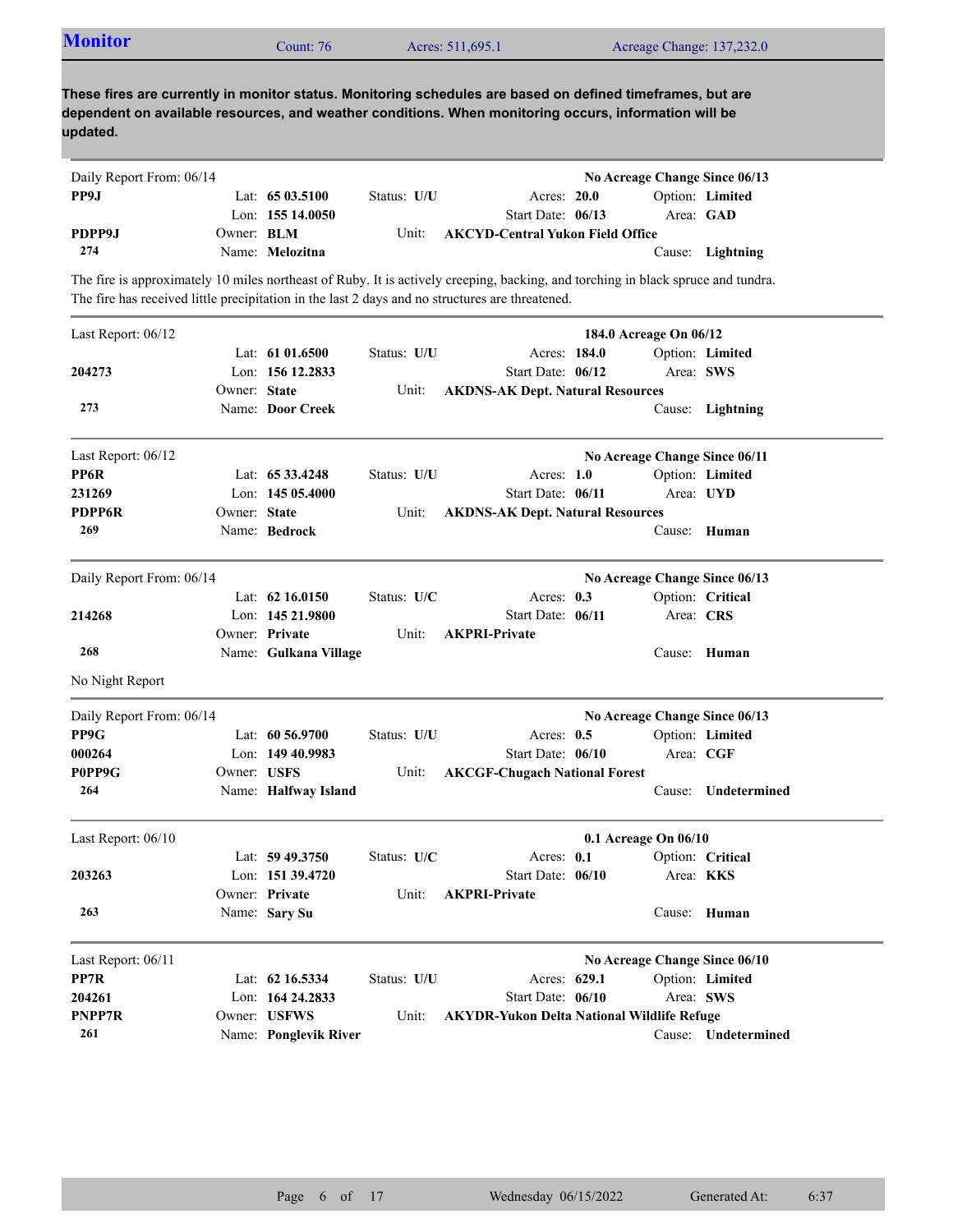| <b>Monitor</b><br>Acres: 511,695.1<br>Acreage Change: 137,232.0<br>$\mathcal{L}$ ount: 76 |
|-------------------------------------------------------------------------------------------|
|-------------------------------------------------------------------------------------------|

| Last Report: 06/09                                            |              |                          |             |                                                   | 44.9 Acreage On 06/09              |                     |
|---------------------------------------------------------------|--------------|--------------------------|-------------|---------------------------------------------------|------------------------------------|---------------------|
|                                                               |              | Lat: $63\,36.1750$       | Status: U/U | Acres: 44.9                                       |                                    | Option: Modified    |
| 204260                                                        |              | Lon: $15345.5380$        |             | Start Date: 06/09                                 |                                    | Area: SWS           |
|                                                               | Owner: State |                          | Unit:       | <b>AKDNS-AK Dept. Natural Resources</b>           |                                    |                     |
| 260                                                           |              | Name: Hardscrabble Creek |             |                                                   |                                    | Cause: Undetermined |
| Last Report: 06/09                                            |              |                          |             |                                                   | 419.5 Acreage On 06/09             |                     |
| PP4B                                                          |              | Lat: $6017.5110$         | Status: U/U | Acres: 419.5                                      |                                    | Option: Limited     |
| 204258                                                        |              | Lon: 160 20.4020         |             | Start Date: 06/09                                 |                                    | Area: SWS           |
| PNPP4B                                                        |              | Owner: USFWS             | Unit:       | <b>AKYDR-Yukon Delta National Wildlife Refuge</b> |                                    |                     |
| 258                                                           |              | Name: Fork Creek         |             |                                                   |                                    | Cause: Lightning    |
| Last Report: 06/09                                            |              |                          |             |                                                   | 0.1 Acreage On 06/09               |                     |
| <b>PP38</b>                                                   |              | Lat: $6302,2752$         | Status: U/U | Acres: 0.1                                        | Option: Full                       |                     |
|                                                               |              | Lon: 163 32.4420         |             | Start Date: 06/09                                 |                                    | Area: GAD           |
| PDPP38                                                        |              | Owner: Private           | Unit:       | <b>AKPRI-Private</b>                              |                                    |                     |
| 257                                                           |              | Name: Kulmogon Slough    |             |                                                   |                                    | Cause: Unknown      |
| Daily Report From: 06/14                                      |              |                          |             |                                                   | 2,066.1 Acreage Change Since 06/13 |                     |
| <b>PP37</b>                                                   |              | Lat: $62\,35.3650$       | Status: U/U | Acres: 45,886.0                                   |                                    | Option: Limited     |
|                                                               |              | Lon: $16327.9650$        |             | Start Date: 06/09                                 |                                    | Area: GAD           |
| PNPP37                                                        |              | Owner: USFWS             | Unit:       | <b>AKYDR-Yukon Delta National Wildlife Refuge</b> |                                    |                     |
| 256                                                           |              | Name: Apoon Pass         |             |                                                   |                                    | Cause: Unknown      |
| Tha Apoon Pass Fire point protection strategy was implemented |              |                          |             |                                                   |                                    |                     |
| Last Report: 06/09                                            |              |                          |             |                                                   | 0.1 Acreage On 06/09               |                     |
| <b>PP21</b>                                                   |              | Lat: 64 54.1300          | Status: U/C | Acres: 0.1                                        |                                    | Option: Critical    |
| 211250                                                        |              | Lon: $14738.6000$        |             | Start Date: 06/09                                 |                                    | Area: FAS           |
| PNPP21                                                        |              | Owner: Private           | Unit:       | <b>AKPRI-Private</b>                              |                                    |                     |
| 250                                                           |              | Name: Teresa Turnaround  |             |                                                   |                                    | Cause: Human        |
| Last Report: 06/08                                            |              |                          |             |                                                   | 569.8 Acreage On 06/08             |                     |
| PP <sub>2N</sub>                                              |              | Lat: 59 28.4333          | Status: U/U | Acres: 569.8                                      |                                    | Option: Limited     |
| 204249                                                        |              | Lon: 159 30.7333         |             | Start Date: 06/08                                 |                                    | Area: SWS           |
| PNPP2N                                                        |              | Owner: USFWS             |             | Unit: AKTGR-Togiak National Wildlife Refuge       |                                    |                     |
| 249                                                           |              | Name: Ongivinuk River    |             |                                                   |                                    | Cause: Lightning    |
| Last Report: 06/08                                            |              |                          |             |                                                   | 331.1 Acreage On 06/08             |                     |
| PP2M                                                          |              | Lat: 59 18.5500          | Status: U/U | Acres: 331.1                                      |                                    | Option: Limited     |
| 204248                                                        |              | Lon: 159 25.2167         |             | Start Date: 06/08                                 |                                    | Area: SWS           |
| PNPP2M                                                        |              | Owner: USFWS             | Unit:       | <b>AKTGR-Togiak National Wildlife Refuge</b>      |                                    |                     |
| 248                                                           |              | Name: Ongoke River       |             |                                                   | Cause:                             | Undetermined        |
| Last Report: 06/08                                            |              |                          |             |                                                   | 178.7 Acreage On 06/08             |                     |
|                                                               |              | Lat: 60 29.1000          | Status: U/U | Acres: 178.7                                      |                                    | Option: Limited     |
| 204247                                                        |              | Lon: 155 13.5000         |             | Start Date: 06/08                                 |                                    | Area: SWS           |
|                                                               | Owner: State |                          | Unit:       | <b>AKDNS-AK Dept. Natural Resources</b>           |                                    |                     |
| 247                                                           |              | Name: Dummy Creek        |             |                                                   |                                    | Cause: Lightning    |
|                                                               |              |                          |             |                                                   |                                    |                     |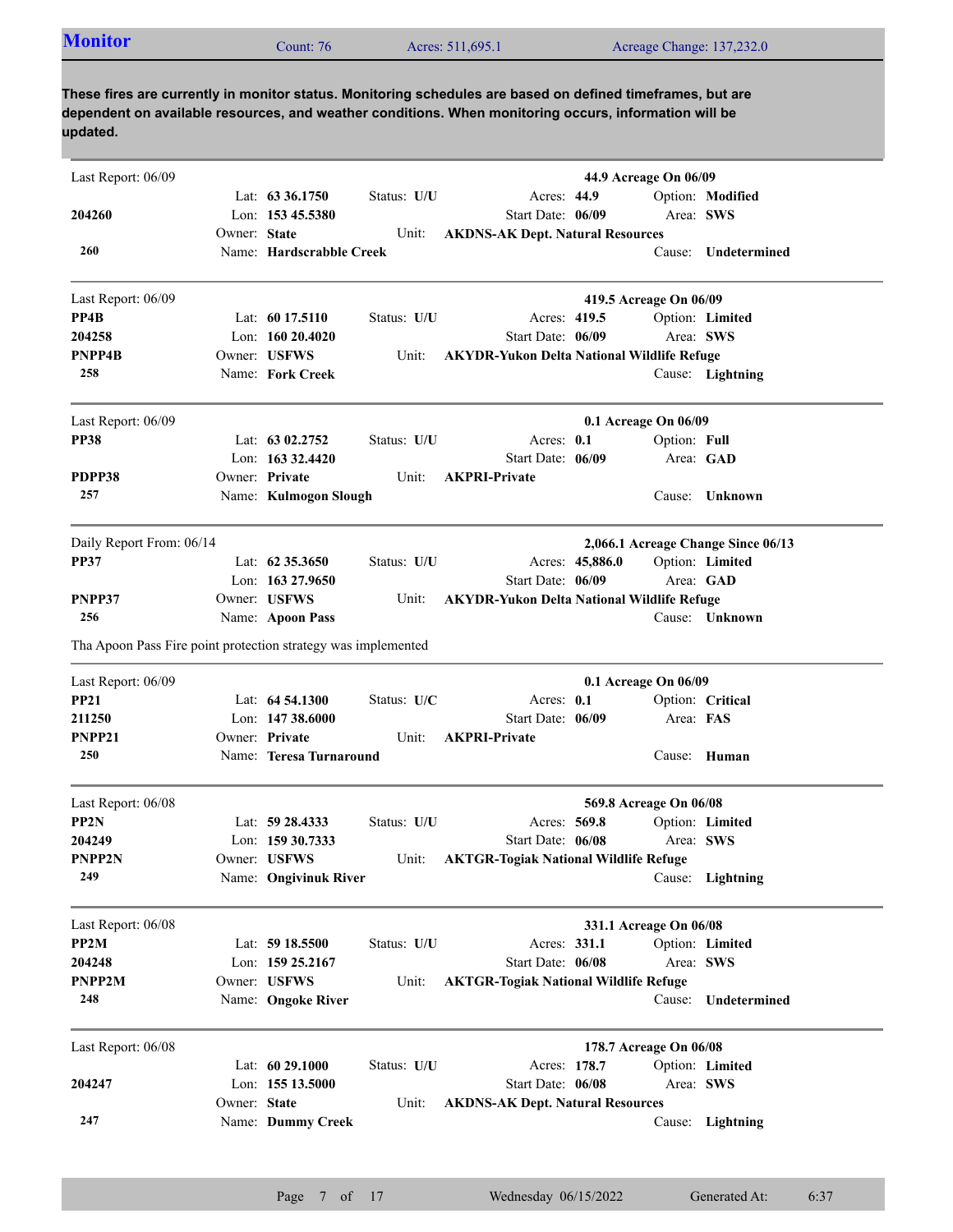| <b>Monitor</b> | Count: 76 | Acres: 511,695.1 | Acreage Change: 137,232.0 |
|----------------|-----------|------------------|---------------------------|

| Last Report: 06/08       |              |                      |             |                                                                                                                                                                                                                                                |                 | 29,871.2 Acreage On 06/08 |                                     |
|--------------------------|--------------|----------------------|-------------|------------------------------------------------------------------------------------------------------------------------------------------------------------------------------------------------------------------------------------------------|-----------------|---------------------------|-------------------------------------|
|                          |              | Lat: $6048.0000$     | Status: U/U |                                                                                                                                                                                                                                                | Acres: 29,871.2 |                           | Option: Limited                     |
| 204246                   |              | Lon: $15700.9167$    |             | Start Date: 06/08                                                                                                                                                                                                                              |                 |                           | Area: SWS                           |
|                          | Owner: State |                      | Unit:       | <b>AKDNS-AK Dept. Natural Resources</b>                                                                                                                                                                                                        |                 |                           |                                     |
| 246                      |              | Name: Titnuk Creek   |             |                                                                                                                                                                                                                                                |                 |                           | Cause: Lightning                    |
| Last Report: 06/12       |              |                      |             |                                                                                                                                                                                                                                                |                 |                           | 23,791.9 Acreage Change Since 06/08 |
|                          |              | Lat: $60\,53.5000$   | Status: U/U |                                                                                                                                                                                                                                                | Acres: 39,448.4 |                           | Option: Limited                     |
| 204245                   |              | Lon: 157 13.0834     |             | Start Date: 06/08                                                                                                                                                                                                                              |                 |                           | Area: SWS                           |
|                          | Owner: State |                      | Unit:       | <b>AKDNS-AK Dept. Natural Resources</b>                                                                                                                                                                                                        |                 |                           |                                     |
| 245                      |              | Name: Kiknik         |             |                                                                                                                                                                                                                                                |                 |                           | Cause: Lightning                    |
| Last Report: 06/09       |              |                      |             |                                                                                                                                                                                                                                                |                 |                           | 10,345.0 Acreage Change Since 06/08 |
|                          |              | Lat: 61 09.7500      | Status: U/U |                                                                                                                                                                                                                                                | Acres: 10,595.0 |                           | Option: Limited                     |
| 204244                   |              | Lon: $15605.1833$    |             | Start Date: 06/08                                                                                                                                                                                                                              |                 |                           | Area: SWS                           |
|                          | Owner: State |                      | Unit:       | <b>AKDNS-AK Dept. Natural Resources</b>                                                                                                                                                                                                        |                 |                           |                                     |
| 244                      |              | Name: Door Mountain  |             |                                                                                                                                                                                                                                                |                 |                           | Cause: Lightning                    |
| Last Report: 06/11       |              |                      |             |                                                                                                                                                                                                                                                |                 |                           | -23.9 Acreage Change Since 06/10    |
| PP2L                     |              | Lat: $6608.9250$     | Status: U/C | Acres: 326.1                                                                                                                                                                                                                                   |                 |                           | Option: Limited                     |
| 232243                   |              | Lon: $15636.9067$    |             | Start Date: 06/08                                                                                                                                                                                                                              |                 |                           | Area: GAD                           |
| <b>PDPP2L</b>            | Owner: BLM   |                      | Unit:       | <b>AKCYD-Central Yukon Field Office</b>                                                                                                                                                                                                        |                 |                           |                                     |
| 243                      |              | Name: Tom Cook       |             |                                                                                                                                                                                                                                                |                 |                           | Cause: Lightning                    |
| Last Report: 06/12       |              |                      |             |                                                                                                                                                                                                                                                |                 |                           | 17,120.0 Acreage Change Since 06/09 |
|                          |              | Lat: 59 53.7000      | Status: U/U |                                                                                                                                                                                                                                                | Acres: 29,516.0 |                           | Option: Limited                     |
| 204240                   |              | Lon: $15605.4833$    |             | Start Date: 06/08                                                                                                                                                                                                                              |                 |                           | Area: SWS                           |
|                          | Owner: State |                      | Unit:       | <b>AKDNS-AK Dept. Natural Resources</b>                                                                                                                                                                                                        |                 |                           |                                     |
| 240                      |              | Name: Koktuli River  |             |                                                                                                                                                                                                                                                |                 |                           | Cause: Lightning                    |
| Daily Report From: 06/14 |              |                      |             |                                                                                                                                                                                                                                                |                 |                           | No Acreage Change Since 06/08       |
|                          |              | Lat: $5912.3500$     | Status: U/U |                                                                                                                                                                                                                                                | Acres: 19,446.9 | Option: Full              |                                     |
| 204237                   |              | Lon: 158 05.6333     |             | Start Date: 06/08                                                                                                                                                                                                                              |                 |                           | Area: SWS                           |
|                          | Owner: State |                      | Unit:       | <b>AKDNS-AK Dept. Natural Resources</b>                                                                                                                                                                                                        |                 |                           |                                     |
| 237                      |              | Name: Iowithla River |             |                                                                                                                                                                                                                                                |                 |                           | Cause: Lightning                    |
| action.                  |              |                      |             | The fire was observed by BD-125 to be 50% active, with 2 ft flame lengths along the west and south flank. The fire was<br>creeping in continuous tundra. The Fire Boss group was ordered but due to smoke they were unable to take suppressive |                 |                           |                                     |
| Last Report: 06/11       |              |                      |             |                                                                                                                                                                                                                                                |                 |                           | 0.5 Acreage Change Since 06/10      |
|                          |              | Lat: 62 28.5600      | Status: U/C | Acres: 10.5                                                                                                                                                                                                                                    |                 |                           | Option: Modified                    |

**236 201236**

Lon: **149 42.8800** Start Date:

Name: **ORA Lake**

Owner: State

Start Date: 06/08

**State AKDNS-AK Dept. Natural Resources**

Cause: **Lightning**

Area: **MSS**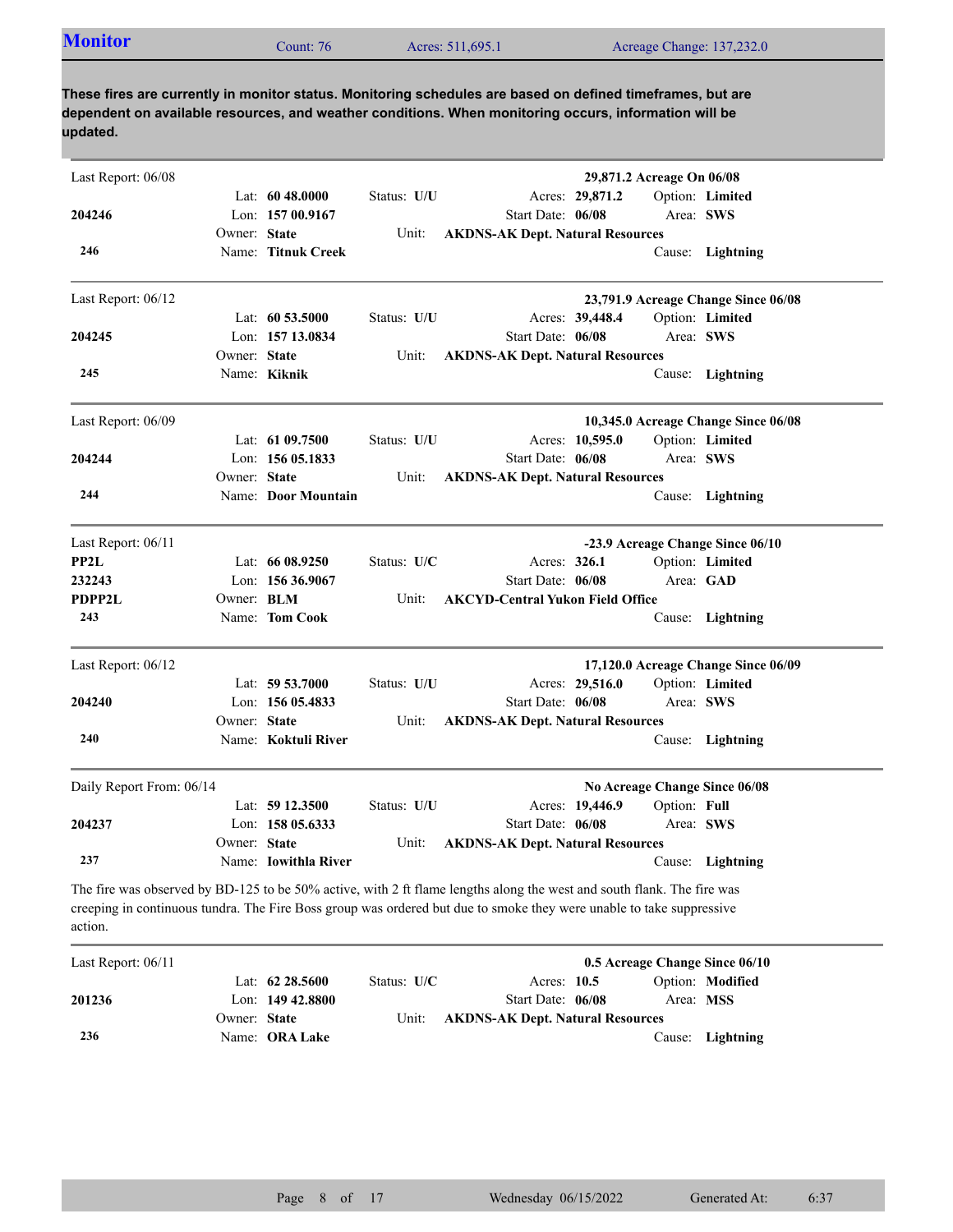| <b>Monitor</b><br>Acreage Change: 137,232.0<br>Acres: 511,695.1<br>Count: $76°$ |  |
|---------------------------------------------------------------------------------|--|
|---------------------------------------------------------------------------------|--|

| Last Report: 06/09                                                        |              |                      |             |                                                |              | -21.1 Acreage Change Since 06/08    |
|---------------------------------------------------------------------------|--------------|----------------------|-------------|------------------------------------------------|--------------|-------------------------------------|
| <b>PP10</b>                                                               |              | Lat: $6043.0530$     | Status: U/U | Acres: 28.9                                    | Option: Full |                                     |
| 204235                                                                    |              | Lon: 162 04.5200     |             | Start Date: 06/08                              | Area: SWS    |                                     |
| PNPP10                                                                    |              | Owner: ANCSA         | Unit:       | <b>AKVLN-Napakiak Corporation</b>              |              |                                     |
| 235                                                                       |              | Name: Johnson River  |             |                                                |              | Cause: Lightning                    |
| Last Report: 06/13                                                        |              |                      |             |                                                |              | -8,624.0 Acreage Change Since 06/11 |
|                                                                           |              | Lat: $61\,13.6550$   | Status: U/U | Acres: 15,376.0                                |              | Option: Limited                     |
| 204234                                                                    |              | Lon: 159 20.5730     |             | Start Date: 06/07                              | Area: SWS    |                                     |
|                                                                           | Owner: State |                      | Unit:       | <b>AKDNS-AK Dept. Natural Resources</b>        |              |                                     |
| 234                                                                       |              | Name: Sawpit Creek   |             |                                                | Cause:       | Undetermined                        |
| Daily Report From: 06/14                                                  |              |                      |             |                                                |              | 3,254.3 Acreage Change Since 06/09  |
| <b>PP04</b>                                                               |              | Lat: 61 27.5333      | Status: U/U | Acres: 29,526.3                                |              | Option: Limited                     |
| 204228                                                                    |              | Lon: 154 57.8833     |             | Start Date: 06/07                              | Area: SWS    |                                     |
| PNPP04                                                                    | Owner: BLM   |                      | Unit:       | <b>AKADD-Anchorage Field Office</b>            |              |                                     |
| 228                                                                       |              | Name: Swift River    |             |                                                |              | Cause: Undetermined                 |
| Acreage change due to updated gis mapping.                                |              |                      |             |                                                |              |                                     |
| Last Report: 06/09                                                        |              |                      |             |                                                |              | 1.1 Acreage Change Since 06/07      |
| <b>PP02</b>                                                               |              | Lat: $60\,46.3820$   | Status: U/U | Acres: $6.1$                                   | Option: Full |                                     |
| 204227                                                                    |              | Lon: 161 01.9250     |             | Start Date: 06/07                              | Area: SWS    |                                     |
| PNPP02                                                                    |              | Owner: ANCSA         | Unit:       | <b>AKVLN-Kwethluk, Incorporated</b>            |              |                                     |
| 227                                                                       |              | Name: Kushluk River  |             |                                                |              | Cause: Lightning                    |
| Last Report: 06/10                                                        |              |                      |             |                                                |              | 3.0 Acreage Change Since 06/09      |
| <b>PP0S</b>                                                               |              | Lat: $63\,47.9406$   | Status: U/U | Acres: 23.0                                    |              | Option: Limited                     |
| 231225                                                                    |              | Lon: 152 52.4340     |             | Start Date: 06/07                              | Area: TAD    |                                     |
| <b>PDPP0S</b>                                                             | Owner: State |                      | Unit:       | <b>AKDNS-AK Dept. Natural Resources</b>        |              |                                     |
| 225                                                                       |              | Name: Fish Creek     |             |                                                |              | Cause: Lightning                    |
| Daily Report From: 06/14                                                  |              |                      |             |                                                |              | No Acreage Change Since 06/12       |
| PP7Y                                                                      |              | Lat: $58\,54.5666$   | Status: U/U | Acres: 10,056.8                                | Option: Full |                                     |
| 204219                                                                    |              | Lon: $15620.7000$    |             | Start Date: 06/07                              | Area: SWS    |                                     |
| PNPP7Y                                                                    | Owner: State |                      | Unit:       | <b>AKDNS-AK Dept. Natural Resources</b>        |              |                                     |
| 219                                                                       |              | Name: Pauls Creek    |             |                                                |              | Cause: Undetermined                 |
| The fire was observed by BD-125 to be 0% active with light showers on it. |              |                      |             |                                                |              |                                     |
| Last Report: 06/07                                                        |              |                      |             | 10.0 Acreage On 06/07                          |              |                                     |
| PPZ3                                                                      |              | Lat: 58 43.4330      | Status: U/U | Acres: 10.0                                    |              | Option: Limited                     |
| 204218                                                                    |              | Lon: 155 58.1170     |             | Start Date: 06/07                              | Area: SWS    |                                     |
| PNPPZ3                                                                    | Owner: NPS   |                      | Unit:       | <b>AKKAP-Katmai National Park and Preserve</b> |              |                                     |
| 218                                                                       |              | Name: Idavain        |             |                                                |              | Cause: Lightning                    |
| Last Report: 06/12                                                        |              |                      |             |                                                |              | -1.1 Acreage Change Since 06/07     |
| PPW4                                                                      |              | Lat: 59 11.4080      | Status: U/U | Acres: 0.9                                     |              | Option: Modified                    |
| 204217                                                                    |              | Lon: 157 04.5530     |             | Start Date: 06/07                              | Area: SWS    |                                     |
| PNPPW4                                                                    | Owner: BLM   |                      | Unit:       | <b>AKADD-Anchorage Field Office</b>            |              |                                     |
| 217                                                                       |              | Name: Levelock Creek |             |                                                | Cause:       | Undetermined                        |
|                                                                           |              |                      |             |                                                |              |                                     |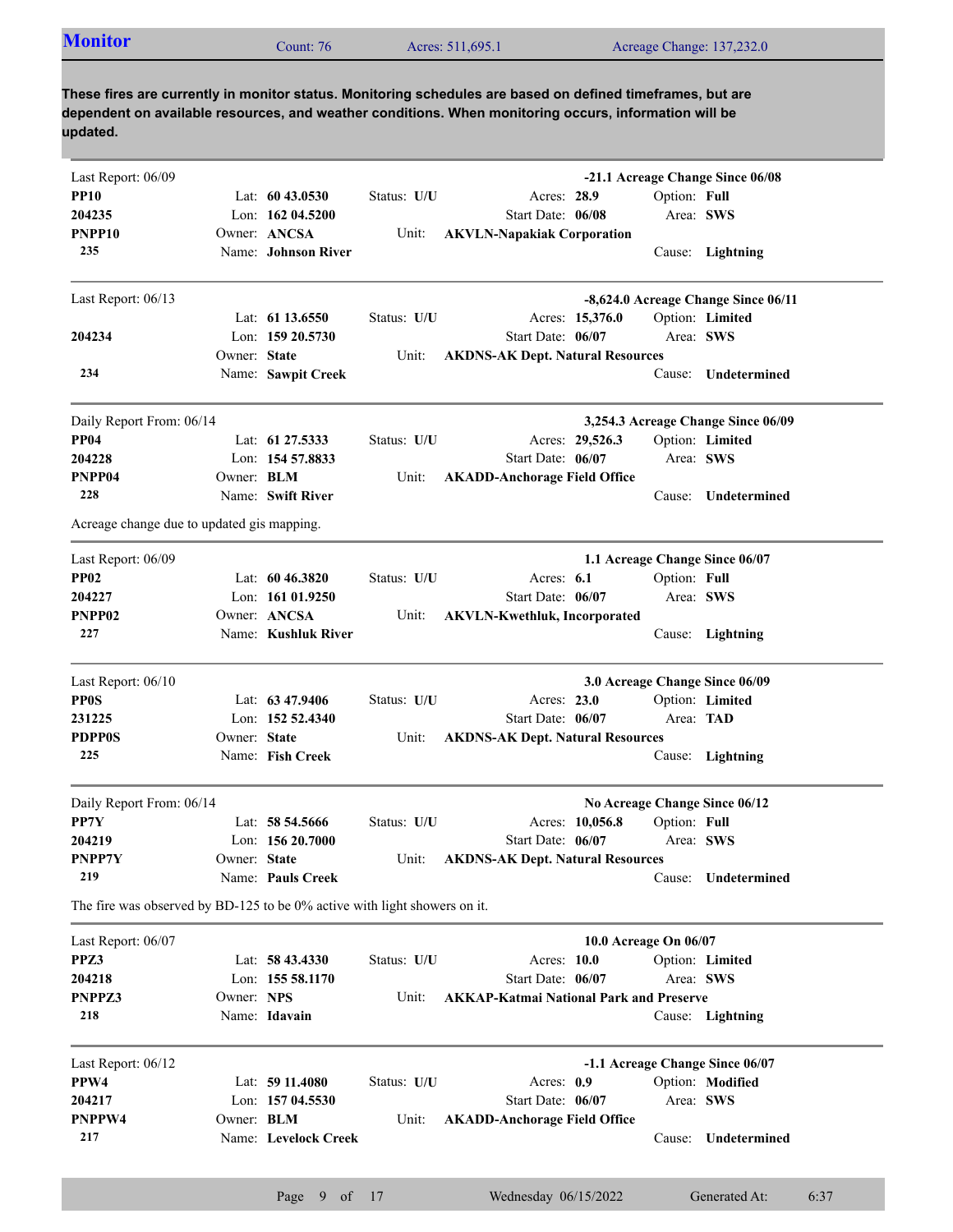| <b>Monitor</b> | Count: 76 | Acres: 511,695.1 | Acreage Change: 137,232.0 |  |
|----------------|-----------|------------------|---------------------------|--|
|                |           |                  |                           |  |

| Daily Report From: 06/14                     |              |                             |             |                                                                                                                      |                      |              | 15.9 Acreage Change Since 06/07 |
|----------------------------------------------|--------------|-----------------------------|-------------|----------------------------------------------------------------------------------------------------------------------|----------------------|--------------|---------------------------------|
| PP5R                                         |              | Lat: $6101.1000$            | Status: U/U | Acres: 7,791.2                                                                                                       |                      |              | Option: Limited                 |
| 204216                                       |              | Lon: 154 20.6666            |             | Start Date: 06/06                                                                                                    |                      |              | Area: SWS                       |
| PNPP5R                                       | Owner: State |                             | Unit:       | <b>AKDNS-AK Dept. Natural Resources</b>                                                                              |                      |              |                                 |
| 216                                          |              | Name: Telaquana River       |             |                                                                                                                      |                      |              | Cause: Lightning                |
| Acreage increase due to updated gis mapping. |              |                             |             |                                                                                                                      |                      |              |                                 |
| Last Report: 06/06                           |              |                             |             |                                                                                                                      | 1.0 Acreage On 06/06 |              |                                 |
| PPV <sub>2</sub>                             |              | Lat: 62 05.3683             | Status: U/U | Acres: $1.0$                                                                                                         |                      | Option: Full |                                 |
|                                              |              | Lon: 163 45.4983            |             | Start Date: 06/06                                                                                                    |                      |              | Area: GAD                       |
|                                              |              | Owner: ANCSA                | Unit:       | <b>AKVLN-Azachorok, Incorporated</b>                                                                                 |                      |              |                                 |
| 215                                          |              | Name: Mountain Village Dump |             |                                                                                                                      |                      |              | Cause: Human                    |
| Last Report: 06/12                           |              |                             |             |                                                                                                                      |                      |              | No Acreage Change Since 06/11   |
| PP6N                                         |              | Lat: 61 39.1750             | Status: U/C | Acres: 0.1                                                                                                           |                      |              | Option: Critical                |
| 201212                                       |              | Lon: $14930.7130$           |             | Start Date: 06/06                                                                                                    |                      |              | Area: MSS                       |
| PNPP6N                                       |              | Owner: Private              | Unit:       | <b>AKPRI-Private</b>                                                                                                 |                      |              |                                 |
| 212                                          |              | Name: Solitude              |             |                                                                                                                      |                      |              | Cause: Human                    |
| Last Report: 06/13                           |              |                             |             |                                                                                                                      |                      |              | 2.3 Acreage Change Since 06/06  |
| PPV1                                         |              | Lat: 59 20.8830             | Status: U/U | Acres: $2.8$                                                                                                         |                      | Option: Full |                                 |
| 204209                                       |              | Lon: 157 40.9820            |             | Start Date: 06/06                                                                                                    |                      |              | Area: SWS                       |
| PNPPV1                                       |              | Owner: ANCSA                | Unit:       | <b>AKVLN-Ekwok Natives Limited</b>                                                                                   |                      |              |                                 |
| 209                                          |              | Name: Koklong River         |             |                                                                                                                      |                      |              | Cause: Lightning                |
| Last Report: 06/06                           |              |                             |             |                                                                                                                      | 0.1 Acreage On 06/06 |              |                                 |
|                                              |              | Lat: $60\,29.0683$          | Status: U/U | Acres: 0.1                                                                                                           |                      |              | Option: Limited                 |
| 204207                                       |              | Lon: 158 31.9183            |             | Start Date: 06/06                                                                                                    |                      |              | Area: SWS                       |
|                                              | Owner: State |                             | Unit:       | <b>AKDNS-AK Dept. Natural Resources</b>                                                                              |                      |              |                                 |
| 207                                          |              | Name: Maka Creek            |             |                                                                                                                      |                      |              | Cause: Lightning                |
| Daily Report From: 06/14                     |              |                             |             |                                                                                                                      |                      |              | No Acreage Change Since 06/09   |
|                                              |              | Lat: $59\,56.6666$          | Status: U/U | Acres: 938.1                                                                                                         |                      | Option: Full |                                 |
| 204205                                       |              | Lon: 155 16.5000            |             | Start Date: 06/06                                                                                                    |                      |              | Area: SWS                       |
|                                              | Owner: State |                             | Unit:       | <b>AKDNS-AK Dept. Natural Resources</b>                                                                              |                      |              |                                 |
| 205                                          |              | Name: Upper Talarik         |             |                                                                                                                      |                      |              | Cause: Lightning                |
| reported to be at risk.                      |              |                             |             | The fire was flown by BD-125 who reported it to be about 900 acres, 20% active, burning in tundra. No resources were |                      |              |                                 |
| Last Report: 06/11                           |              |                             |             |                                                                                                                      |                      |              | No Acreage Change Since 06/06   |
| PPT <sub>6</sub>                             |              | Lat: 59 57.4167             | Status: U/C | Acres: 0.1                                                                                                           |                      |              | Option: Critical                |
| 203204                                       |              | Lon: 151 43.4950            |             | Start Date: 06/06                                                                                                    |                      |              | Area: KKS                       |
| PNPPT6                                       |              | Owner: Private              | Unit:       | <b>AKPRI-Private</b>                                                                                                 |                      |              |                                 |

Cause: **Human**

Name: **Sunshine Dr**

**204**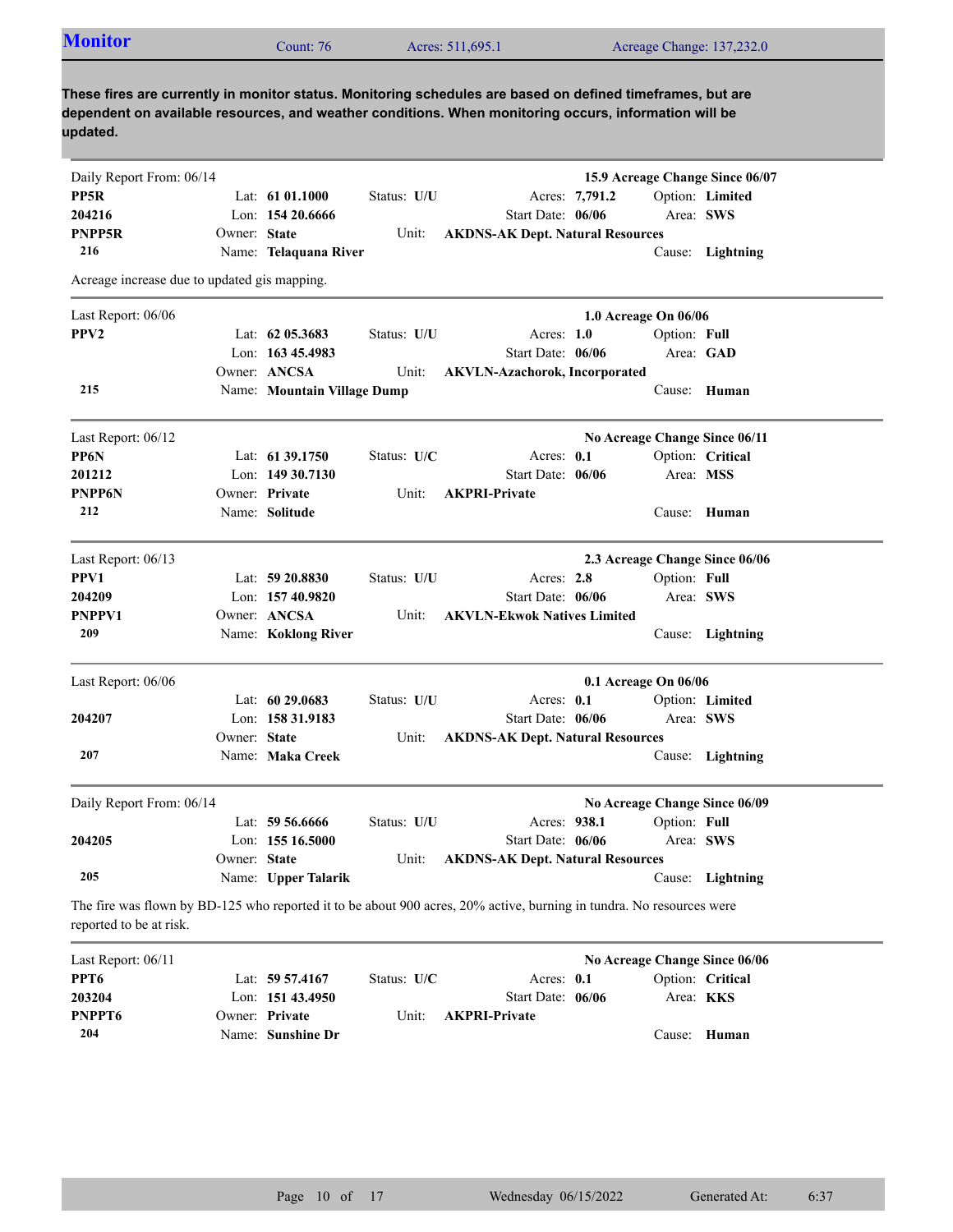| Acres: 511,695.1<br>Acreage Change: 137,232.0<br>Count: $76$ | <b>Monitor</b> |  |  |  |
|--------------------------------------------------------------|----------------|--|--|--|
|--------------------------------------------------------------|----------------|--|--|--|

| Last Report: 06/11                         |                   |                            |             |                                                |                  | No Acreage Change Since 06/06      |  |
|--------------------------------------------|-------------------|----------------------------|-------------|------------------------------------------------|------------------|------------------------------------|--|
| PPT7                                       |                   | Lat: $59\,57.2110$         | Status: U/C | Acres: 0.1                                     |                  | Option: Critical                   |  |
| 203203                                     |                   | Lon: $15143.4980$          |             | Start Date: 06/06                              | Area: <b>KKS</b> |                                    |  |
| PNPPT7                                     |                   | Owner: Private             | Unit:       | <b>AKPRI-Private</b>                           |                  |                                    |  |
| 203                                        | Name: Tim         |                            |             |                                                | Cause:           | Human                              |  |
| Last Report: 06/11                         |                   |                            |             |                                                |                  | No Acreage Change Since 06/10      |  |
|                                            |                   | Lat: $62\,44.1500$         | Status: U/U | Acres: 33,000.0                                |                  | Option: Limited                    |  |
| 204202                                     |                   | Lon: $15635.7500$          |             | Start Date: 06/06                              | Area: SWS        |                                    |  |
|                                            | Owner: State      |                            | Unit:       | <b>AKDNS-AK Dept. Natural Resources</b>        |                  |                                    |  |
| 202                                        |                   | Name: Fourth of July Creek |             |                                                | Cause:           | Lightning                          |  |
| Last Report: 06/13                         |                   |                            |             |                                                |                  | No Acreage Change Since 06/12      |  |
| PP7T                                       |                   | Lat: 58 56.1420            | Status: U/U | Acres: 3,495.1                                 |                  | Option: Limited                    |  |
| 204201                                     |                   | Lon: 159 27.3130           |             | Start Date: 06/06                              | Area: SWS        |                                    |  |
| PNPP7T                                     |                   | Owner: USFWS               | Unit:       | <b>AKTGR-Togiak National Wildlife Refuge</b>   |                  |                                    |  |
| 201                                        |                   | Name: Tuklung River        |             |                                                |                  | Cause: Lightning                   |  |
| Last Report: 06/13                         |                   |                            |             |                                                |                  | No Acreage Change Since 06/09      |  |
|                                            |                   | Lat: $59\,45.0667$         | Status: U/U | Acres: 22,053.3                                |                  | Option: Limited                    |  |
| 204200                                     |                   | Lon: 158 13.5000           |             | Start Date: 06/06                              | Area: SWS        |                                    |  |
|                                            | Owner: State      |                            | Unit:       | <b>AKDNS-AK Dept. Natural Resources</b>        |                  |                                    |  |
| 200                                        |                   | Name: Kokwok               |             |                                                |                  | Cause: Lightning                   |  |
| Daily Report From: 06/14                   |                   |                            |             |                                                |                  | 1,090.1 Acreage Change Since 06/13 |  |
|                                            |                   | Lat: 61 34.7833            | Status: U/U | Acres: 29,710.1                                |                  | Option: Limited                    |  |
| 204198                                     |                   | Lon: $15600.7333$          |             | Start Date: 06/05                              | Area: SWS        |                                    |  |
|                                            | Owner: BLM        |                            | Unit:       | <b>AKADD-Anchorage Field Office</b>            |                  |                                    |  |
| 198                                        |                   | Name: Stony River          |             |                                                |                  | Cause: Lightning                   |  |
| Acreage change due to updated gis mapping. |                   |                            |             |                                                |                  |                                    |  |
| Daily Report From: 06/14                   |                   |                            |             |                                                |                  | 3,811.0 Acreage Change Since 06/13 |  |
|                                            |                   | Lat: 61 34.5500            | Status: U/U | Acres: 30,570.0                                |                  | Option: Limited                    |  |
| 204197                                     |                   | Lon: $15551.0000$          |             | Start Date: 06/05                              | Area: SWS        |                                    |  |
|                                            | Owner: <b>BLM</b> |                            | Unit:       | <b>AKADD-Anchorage Field Office</b>            |                  |                                    |  |
| 197                                        |                   | Name: Gagaryah River       |             |                                                |                  | Cause: Lightning                   |  |
| Acreage change due to updated gis mapping. |                   |                            |             |                                                |                  |                                    |  |
| Last Report: 06/07                         |                   |                            |             |                                                |                  | No Acreage Change Since 06/05      |  |
|                                            |                   | Lat: $60\,33.7470$         | Status: U/U | Acres: 74.1                                    |                  | Option: Limited                    |  |
| 204193                                     |                   | Lon: 156 45.9050           |             | Start Date: 06/05                              | Area: SWS        |                                    |  |
|                                            | Owner: State      |                            | Unit:       | <b>AKDNS-AK Dept. Natural Resources</b>        |                  |                                    |  |
| 193                                        |                   | Name: Cabin Creek          |             |                                                | Cause:           | Lightning                          |  |
| Last Report: 06/06                         |                   |                            |             |                                                |                  | 0.2 Acreage Change Since 06/05     |  |
| PPN7                                       |                   | Lat: 63 38.3334            | Status: U/U | Acres: $0.3$                                   |                  | Option: Limited                    |  |
|                                            |                   | Lon: 149 12.3720           |             | Start Date: 06/05                              | Area: TAD        |                                    |  |
| PDPPN7                                     | Owner: NPS        |                            | Unit:       | <b>AKDEP-Denali National Park and Preserve</b> |                  |                                    |  |
| 191                                        |                   | Name: Savage Jenny         |             |                                                |                  | Cause: Lightning                   |  |
|                                            |                   |                            |             |                                                |                  |                                    |  |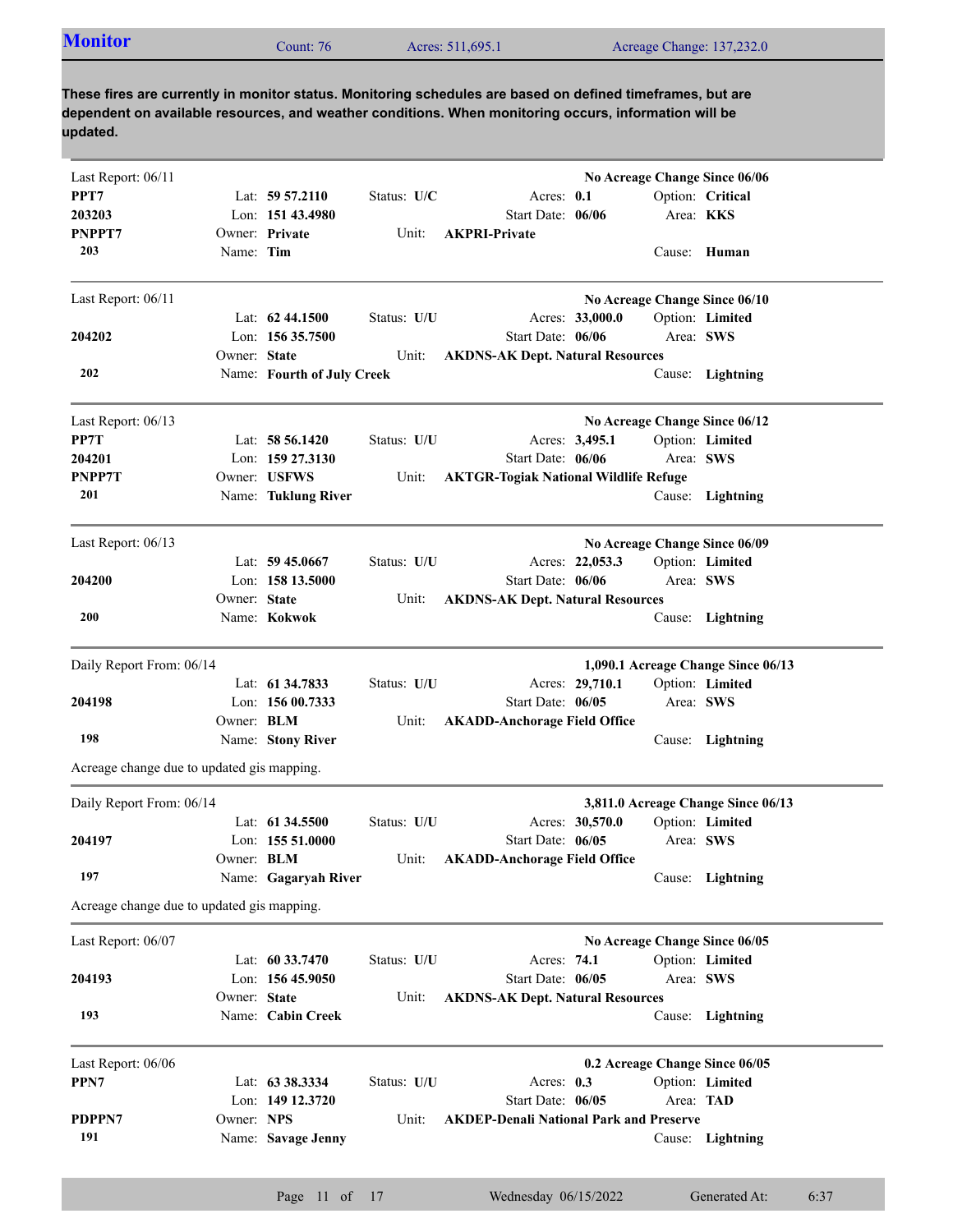| <b>Monitor</b> | Count: 76 | Acres: 511,695.1 | Acreage Change: 137,232.0 |  |
|----------------|-----------|------------------|---------------------------|--|
|----------------|-----------|------------------|---------------------------|--|

| Daily Report From: 06/14                   |                   |                         |             |                                         |           | 637.3 Acreage Change Since 06/07    |
|--------------------------------------------|-------------------|-------------------------|-------------|-----------------------------------------|-----------|-------------------------------------|
| PPN3                                       |                   | Lat: $61\,32.2000$      | Status: U/U | Acres: 3,101.4                          |           | Option: Limited                     |
| 204190                                     |                   | Lon: 155 04.6000        |             | Start Date: 06/05                       | Area: SWS |                                     |
| PNPPN3                                     | Owner: <b>BLM</b> |                         | Unit:       | <b>AKADD-Anchorage Field Office</b>     |           |                                     |
| 190                                        |                   | Name: South Lime Lake   |             |                                         |           | Cause: Lightning                    |
| Acreage change due to updated gis mapping. |                   |                         |             |                                         |           |                                     |
| Last Report: 06/05                         |                   |                         |             | 10.0 Acreage On 06/05                   |           |                                     |
|                                            |                   | Lat: 60 27.2210         | Status: U/U | Acres: 10.0                             |           | Option: Limited                     |
| 204189                                     |                   | Lon: $15639.5220$       |             | Start Date: 06/05                       | Area: SWS |                                     |
|                                            | Owner: State      |                         | Unit:       | <b>AKDNS-AK Dept. Natural Resources</b> |           |                                     |
| 189                                        |                   | Name: Nushagak River    |             |                                         |           | Cause: Lightning                    |
| Last Report: 06/13                         |                   |                         |             | No Acreage Change Since 06/09           |           |                                     |
|                                            |                   | Lat: $60\,59.6167$      | Status: U/U | Acres: 3,544.0                          |           | Option: Limited                     |
| 204188                                     |                   | Lon: 156 09.6334        |             | Start Date: 06/05                       | Area: SWS |                                     |
|                                            | Owner: State      |                         | Unit:       | <b>AKDNS-AK Dept. Natural Resources</b> |           |                                     |
| 188                                        |                   | Name: Hook Creek        |             |                                         |           | Cause: Lightning                    |
| Last Report: 06/05                         |                   |                         |             | 66.0 Acreage On 06/05                   |           |                                     |
| PPN <sub>2</sub>                           |                   | Lat: $62\,35.7160$      | Status: U/U | Acres: 66.0                             |           | Option: Limited                     |
| 214187                                     |                   | Lon: 145 48.3480        |             | Start Date: 06/05                       | Area: CRS |                                     |
| PNPPN <sub>2</sub>                         | Owner: BLM        |                         | Unit:       | <b>AKGLD-Glennallen Field Office</b>    |           |                                     |
| 187                                        |                   | Name: Fish Lake         |             |                                         |           | Cause: Lightning                    |
| Last Report: 06/08                         |                   |                         |             | No Acreage Change Since 06/07           |           |                                     |
| PPM8                                       |                   | Lat: $63\,32.2170$      | Status: U/C | Acres: 13.0                             |           | Option: Modified                    |
| 204186                                     |                   | Lon: 153 36.2167        |             | Start Date: 06/05                       | Area: SWS |                                     |
| PNPPM8                                     | Owner: State      |                         | Unit:       | <b>AKDNS-AK Dept. Natural Resources</b> |           |                                     |
| 186                                        |                   | Name: Rungun Creek      |             |                                         |           | Cause: Lightning                    |
| Daily Report From: 06/14                   |                   |                         |             |                                         |           | 49,831.5 Acreage Change Since 06/10 |
| PPR <sub>4</sub>                           |                   | Lat: 62 19.9500         | Status: U/U | Acres: 122,640.6                        |           | Option: Limited                     |
| 204183                                     |                   | Lon: 155 17.9333        |             | Start Date: 06/04                       | Area: SWS |                                     |
| PNPPR4                                     | Owner: BLM        |                         | Unit:       | <b>AKADD-Anchorage Field Office</b>     |           |                                     |
| 183                                        |                   | Name: Tatlawiksuk       |             |                                         |           | Cause: Lightning                    |
| Acreage change due to updated gis mapping. |                   |                         |             |                                         |           |                                     |
| Last Report: 06/06                         |                   |                         |             |                                         |           | -20.5 Acreage Change Since 06/05    |
| PPJ9                                       |                   | Lat: 58 50.5000         | Status: U/C | Acres: 199.5                            |           | Option: Modified                    |
| 204182                                     |                   | Lon: 156 17.5834        |             | Start Date: 06/04                       | Area: SWS |                                     |
| PNPPJ9                                     | Owner: State      |                         | Unit:       | <b>AKDNS-AK Dept. Natural Resources</b> |           |                                     |
| 182                                        |                   | Name: King Salmon Creek |             |                                         |           | Cause: Lightning                    |
| Last Report: 06/09                         |                   |                         |             | No Acreage Change Since 06/08           |           |                                     |
| PPH9                                       |                   | Lat: 65 10.7383         | Status: U/U | Acres: 6.7                              |           | Option: Modified                    |
| 231181                                     |                   | Lon: 150 18.5467        |             | Start Date: 06/04                       | Area: TAD |                                     |
| PDPPH9                                     | Owner: State      |                         | Unit:       | <b>AKDNS-AK Dept. Natural Resources</b> |           |                                     |
| 181                                        |                   | Name: Omega Creek       |             |                                         |           | Cause: Human                        |
|                                            |                   |                         |             |                                         |           |                                     |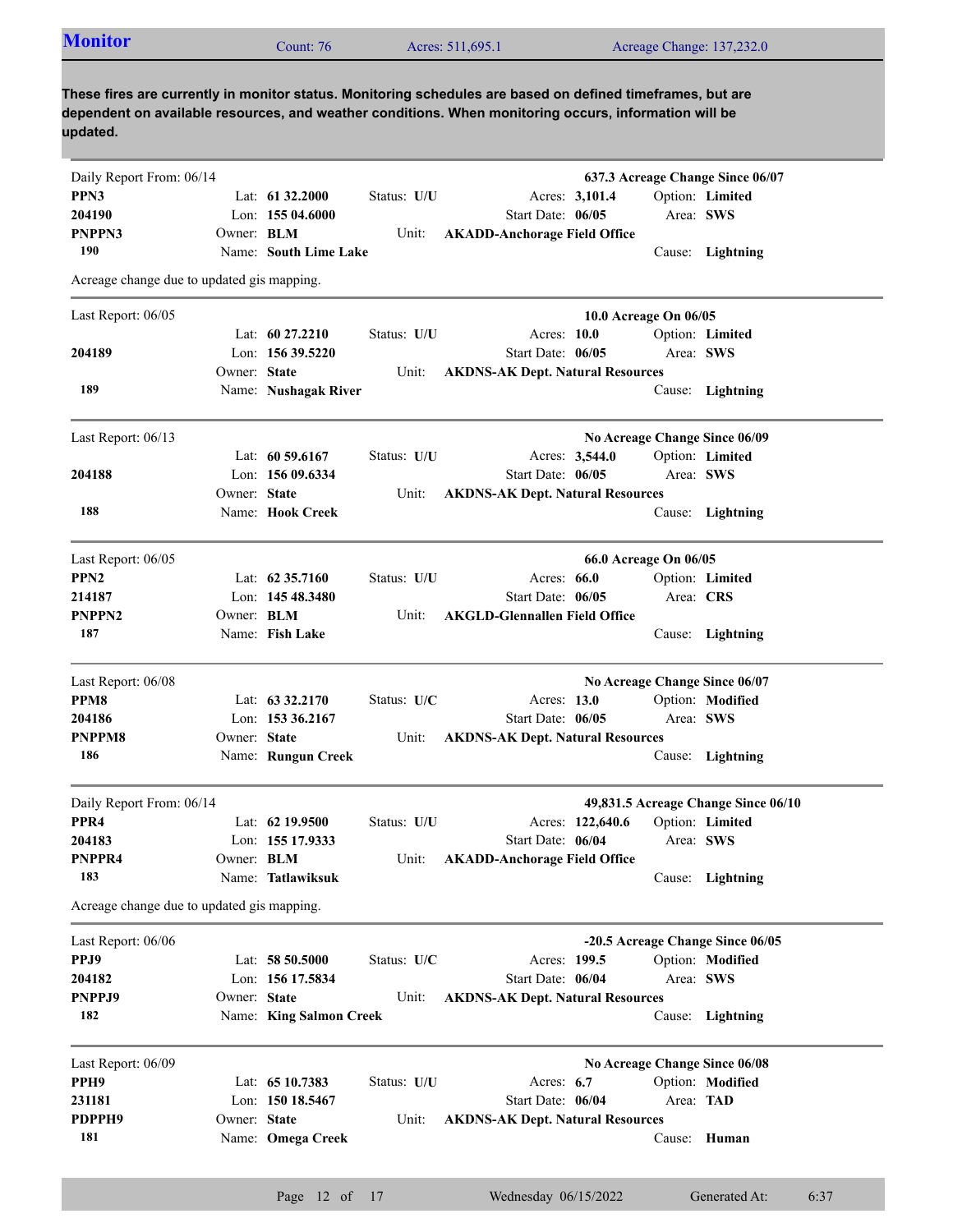| Last Report: 06/04 |             |                          |             |                                                   | 0.1 Acreage On 06/04  |              |                               |
|--------------------|-------------|--------------------------|-------------|---------------------------------------------------|-----------------------|--------------|-------------------------------|
|                    |             | Lat: 61 35.9910          | Status: U/C | Acres: 0.1                                        |                       |              | Option: Critical              |
| 201180             |             | Lon: 149 27.7536         |             | Start Date: 06/04                                 |                       | Area: MSS    |                               |
|                    |             | Owner: Private           | Unit:       | <b>AKPRI-Private</b>                              |                       |              |                               |
| 180                |             | Name: Spruce Roy         |             |                                                   |                       |              | Cause: Human                  |
| Last Report: 06/04 |             |                          |             |                                                   |                       |              | No Acreage Change Since 06/03 |
| PPF1               |             | Lat: $64\,42.5167$       | Status: U/U | Acres: $0.1$                                      |                       | Option: Full |                               |
|                    |             | Lon: 155 29.5267         |             | Start Date: 06/03                                 |                       |              | Area: GAD                     |
| PDPPF1             |             | Owner: ANCSA             | Unit:       | <b>AKVLN-Dineega Corporation</b>                  |                       |              |                               |
| 179                |             | Name: Ruby Dump          |             |                                                   |                       |              | Cause: Human                  |
| Last Report: 06/03 |             |                          |             |                                                   | 0.1 Acreage On 06/03  |              |                               |
| PPE4               |             | Lat: $61\,56.3310$       | Status: U/U | Acres: 0.1                                        |                       | Option: Full |                               |
|                    |             | Lon: $16252.4760$        |             | Start Date: 06/03                                 |                       |              | Area: GAD                     |
| PDPPE4             |             | Owner: ANCSA             | Unit:       | <b>AKVLN-Pilot Station, Incorporated</b>          |                       |              |                               |
| 176                |             | Name: PILOT STATION DUMP |             |                                                   |                       |              | Cause: Human                  |
| Last Report: 06/02 |             |                          |             |                                                   | 10.0 Acreage On 06/02 |              |                               |
| PN9M               |             | Lat: $5905.8400$         | Status: U/U | Acres: 10.0                                       |                       | Option: Full |                               |
| 204172             |             | Lon: 158 33.2700         |             | Start Date: 06/02                                 |                       |              | Area: SWS                     |
| <b>PNPN9M</b>      | Owner: City |                          | Unit:       | <b>AKAKS-Dillingham, City of</b>                  |                       |              |                               |
| 172                |             | Name: Dillingham Dump    |             |                                                   |                       |              | Cause: Human                  |
|                    |             |                          |             |                                                   |                       |              |                               |
| Last Report: 06/02 |             |                          |             |                                                   | 0.1 Acreage On 06/02  |              |                               |
|                    |             | Lat: 61 35.8600          | Status: U/C | Acres: 0.1                                        |                       |              | Option: Critical              |
| 201167             |             | Lon: $14925.0100$        |             | Start Date: 06/02                                 |                       | Area: MSS    |                               |
|                    |             | Owner: Private           | Unit:       | <b>AKPRI-Private</b>                              |                       |              |                               |
| 167                |             | Name: Peck 2             |             |                                                   |                       |              | Cause: Human                  |
| Last Report: 06/01 |             |                          |             |                                                   | 0.3 Acreage On 06/01  |              |                               |
|                    |             | Lat: $5907.5150$         | Status: U/U | Acres: $0.3$                                      |                       | Option: Full |                               |
| 204166             |             | Lon: $16133.5630$        |             | Start Date: 06/01                                 |                       |              | Area: SWS                     |
|                    |             | Owner: ANCSA             | Unit:       | <b>AKVLN-Kiutsarak, Incorporated</b>              |                       |              |                               |
| 166                |             | Name: Mumtrak Hill       |             |                                                   |                       |              | Cause: Undetermined           |
| Last Report: 06/01 |             |                          |             |                                                   |                       |              | No Acreage Change Since 05/31 |
| PN5C               |             | Lat: 62 49.3776          | Status: U/C | Acres: 41.0                                       |                       | Option: Full |                               |
|                    |             | Lon: 163 18.0480         |             | Start Date: 05/30                                 |                       |              | Area: GAD                     |
| PDPN5C             |             | Owner: USFWS             | Unit:       | <b>AKYDR-Yukon Delta National Wildlife Refuge</b> |                       |              |                               |
| 158                |             | Name: Pastolik River     |             |                                                   |                       |              | Cause: Lightning              |
| Last Report: 06/01 |             |                          |             |                                                   |                       |              | No Acreage Change Since 05/31 |
| PN5B               |             | Lat: 63 01.6776          | Status: U/C | Acres: 234.0                                      |                       | Option: Full |                               |
|                    |             | Lon: 163 03.6660         |             | Start Date: 05/30                                 |                       |              | Area: GAD                     |
| PDPN5B             |             | Owner: ANCSA             | Unit:       | <b>AKVLN-Kotlik Yupik Corporation</b>             |                       |              |                               |
| 157                |             | Name: Hogback Hill       |             |                                                   |                       |              | Cause: Lightning              |
|                    |             |                          |             |                                                   |                       |              |                               |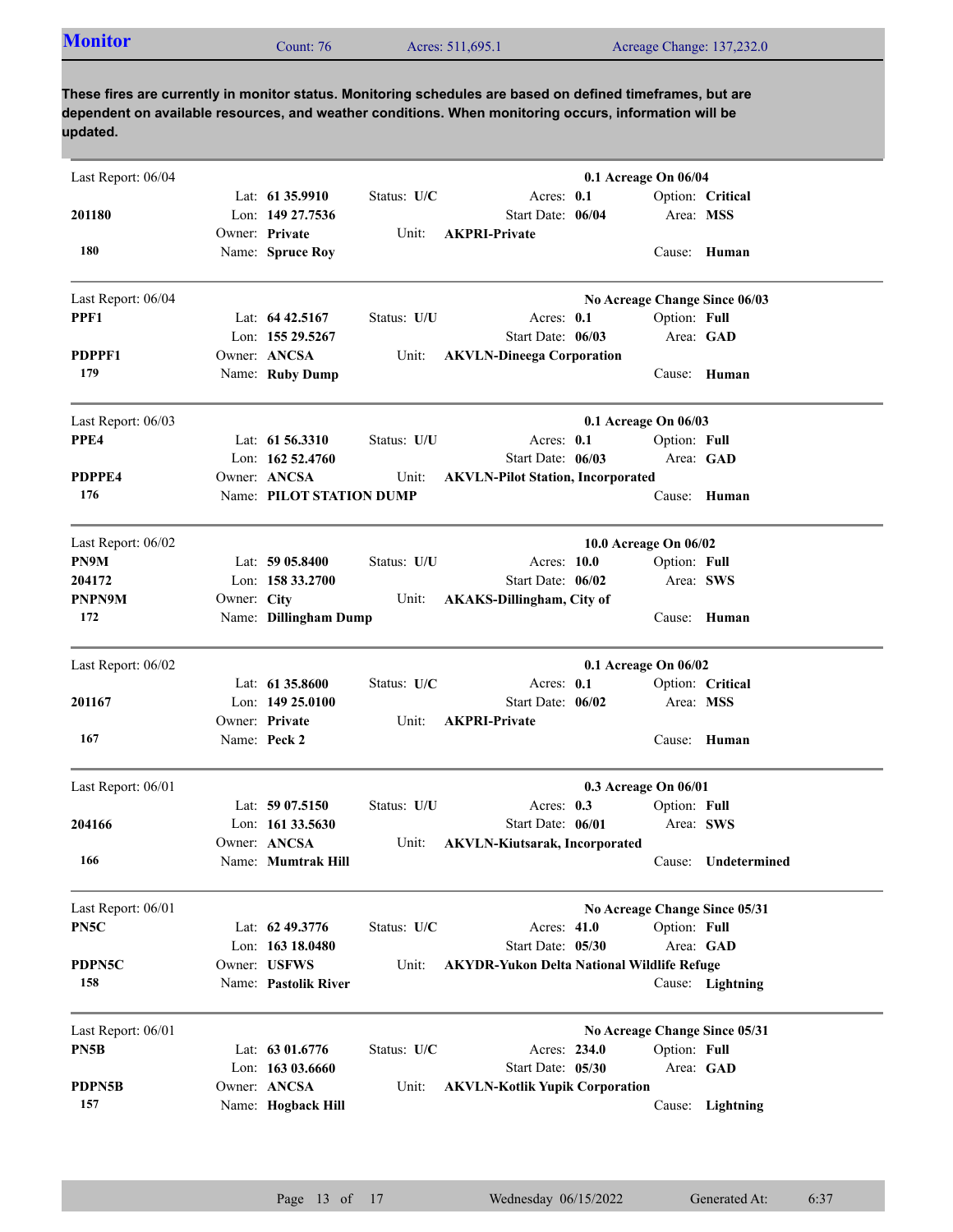| <b>Monitor</b><br>Acres: 511,695.1<br>Count: 76 | Acreage Change: 137,232.0 |
|-------------------------------------------------|---------------------------|
|-------------------------------------------------|---------------------------|

| Last Report: 05/30 |              |                     |             | 0.1 Acreage On 05/30                           |  |
|--------------------|--------------|---------------------|-------------|------------------------------------------------|--|
|                    |              | Lat: 61 37.2517     | Status: U/C | Acres: 0.1<br>Option: Critical                 |  |
| 201153             |              | Lon: 149 23.3217    |             | Start Date: 05/30<br>Area: MSS                 |  |
|                    |              | Owner: Private      | Unit:       | <b>AKPRI-Private</b>                           |  |
| 153                |              | Name: Kings River   |             | <b>Undetermined</b><br>Cause:                  |  |
| Last Report: 06/09 |              |                     |             | 2,194.9 Acreage Change Since 06/07             |  |
| PN4F               |              | Lat: $5813.1500$    | Status: U/U | Acres: 10,321.9<br>Option: Limited             |  |
| 204151             |              | Lon: 155 57.9667    |             | Start Date: 05/29<br>Area: SWS                 |  |
| PNPN4F             | Owner: NPS   |                     | Unit:       | <b>AKKAP-Katmai National Park and Preserve</b> |  |
| 151                |              | Name: Contact Creek |             | Cause: Lightning                               |  |
| Last Report: 06/02 |              |                     |             | No Acreage Change Since 05/30                  |  |
| PN3C               |              | Lat: 65 11.9280     | Status: U/C | Acres: 1.6<br>Option: Full                     |  |
| 231148             |              | Lon: $15202.1180$   |             | Start Date: 05/29<br>Area: TAD                 |  |
| PDPN3C             |              | Owner: Private      | Unit:       | <b>AKPRI-Private</b>                           |  |
| 148                |              | Name: White Alice   |             | Cause: Human                                   |  |
| Last Report: 05/27 |              |                     |             | 0.1 Acreage On 05/27                           |  |
| PN1T               |              | Lat: $62\,55.2318$  | Status: U/U | Acres: 0.1<br>Option: Full                     |  |
| 231143             |              | Lon: $16005.4060$   |             | Start Date: 05/27<br>Area: GAD                 |  |
| PDPN1T             |              | Owner: ANCSA        | Unit:       | <b>AKVLN-Hee-yea-Lindge Corporation</b>        |  |
| 143                |              | Name: Grayling Dump |             | Cause: Human                                   |  |
| Last Report: 05/26 |              |                     |             | 5.0 Acreage On 05/26                           |  |
| PNY <sub>6</sub>   |              | Lat: 60 53.6667     | Status: U/C | Acres: 5.0<br>Option: Full                     |  |
| 204139             |              | Lon: 162 31.6667    |             | Start Date: 05/26<br>Area: SWS                 |  |
| PNPNY6             |              | Owner: ANCSA        | Unit:       | <b>AKVLN-Kasigluk, Incorporated</b>            |  |
| 139                |              | Name: Kasigluk      |             | Undetermined<br>Cause:                         |  |
| Last Report: 05/31 |              |                     |             | No Acreage Change Since 05/28                  |  |
| PNV1               |              | Lat: 59 50.9383     | Status: U/C | Option: Critical<br>Acres: 13.3                |  |
| 203134             |              | Lon: $15058.3750$   |             | Start Date: 05/25<br>Area: <b>KKS</b>          |  |
| PNPNV1             | Owner: State |                     | Unit:       | <b>AKDNS-AK Dept. Natural Resources</b>        |  |
| 134                |              | Name: Caribou       |             | Cause: Human                                   |  |
| Last Report: 05/22 |              |                     |             | No Acreage Change Since 05/21                  |  |
| PNC3               |              | Lat: 64 55.7600     | Status: U/U | Acres: 40.8<br>Option: Modified                |  |
|                    |              | Lon: 161 11.3517    |             | Start Date: 05/21<br>Area: GAD                 |  |
| PDPNC3             |              | Owner: ANCSA        | Unit:       | <b>AKVLN-Koyuk Native Corporation</b>          |  |
| 121                |              | Name: Koyuk Dump    |             | Cause: Human                                   |  |
| Last Report: 05/20 |              |                     |             | 0.1 Acreage On 05/20                           |  |
|                    |              | Lat: 63 53.7350     | Status: U/C | Acres: 0.1<br>Option: Limited                  |  |
| 212111             |              | Lon: 145 08.1200    |             | Start Date: 05/20<br>Area: DAS                 |  |
|                    | Owner: State |                     | Unit:       | <b>AKDNS-AK Dept. Natural Resources</b>        |  |
| 111                |              | Name: Barley Way    |             | Cause: Human                                   |  |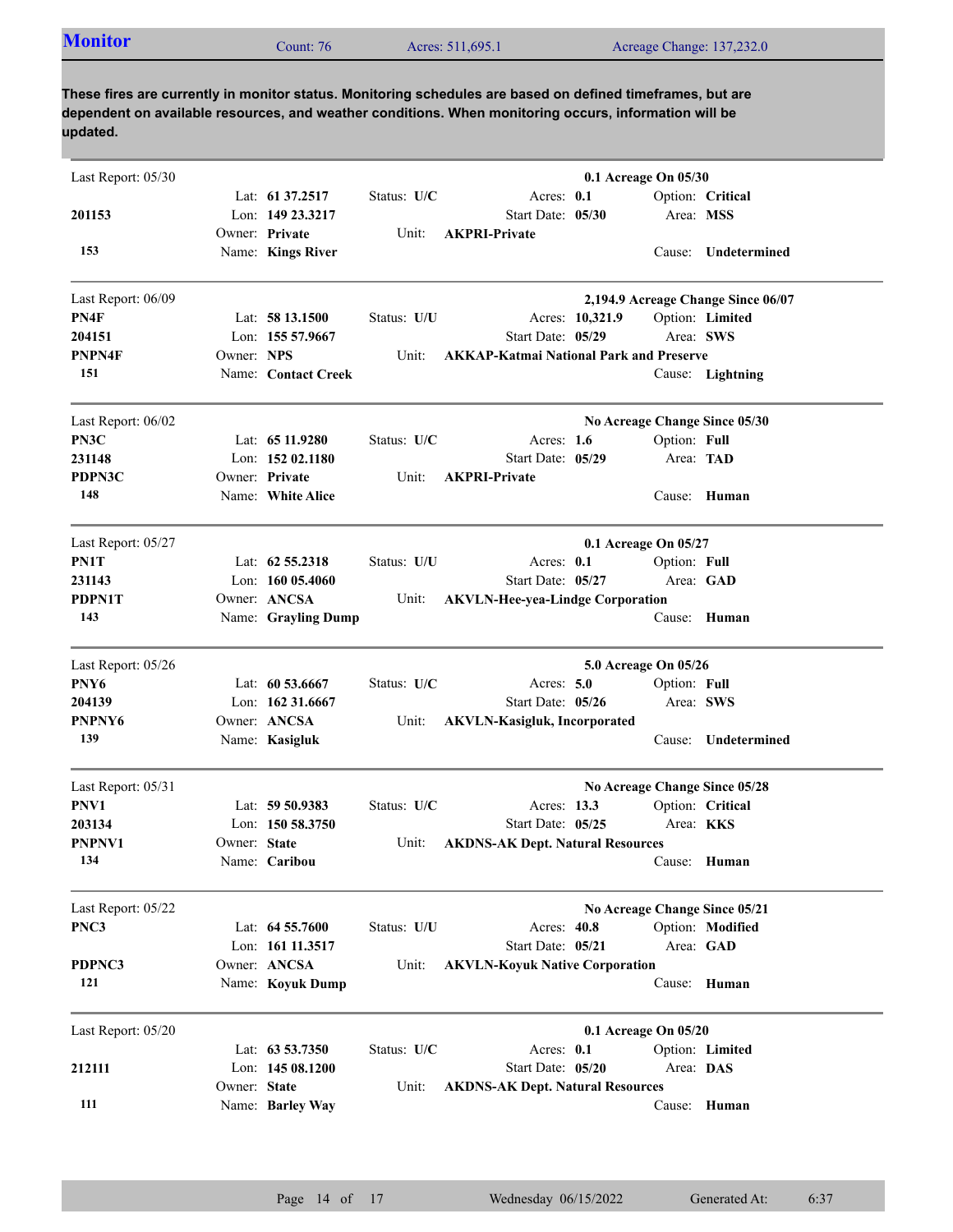| <b>Monitor</b> | $2$ ount: 76 | Acres: 511,695.1 | Acreage Change: 137,232.0 |
|----------------|--------------|------------------|---------------------------|

| Last Report: 05/20 |                   |                                   |             | 0.1 Acreage On 05/20                                |                 |                       |                                 |
|--------------------|-------------------|-----------------------------------|-------------|-----------------------------------------------------|-----------------|-----------------------|---------------------------------|
| PM9B               |                   | Lat: $6505.8410$                  | Status: U/U | Acres: 0.1                                          |                 |                       | Option: Limited                 |
|                    |                   | Lon: 141 38.3700                  |             | Start Date: 05/20                                   |                 |                       | Area: <b>UYD</b>                |
| PDPM9B             | Owner: NPS        |                                   | Unit:       | <b>AKYCP-Yukon-Charley Rivers National Preserve</b> |                 |                       |                                 |
| 109                |                   | Name: Trout Creek                 |             |                                                     |                 |                       | Cause: Lightning                |
| Last Report: 05/23 |                   |                                   |             |                                                     |                 |                       | 25.7 Acreage Change Since 05/20 |
| PM9D               |                   | Lat: $6501.5850$                  | Status: U/U | Acres: 25.8                                         |                 |                       | Option: Modified                |
|                    |                   | Lon: 141 14.8017                  |             | Start Date: 05/20                                   |                 |                       | Area: UYD                       |
| PDPM9D             |                   | Owner: ANCSA                      | Unit:       | <b>AKDYN-Doyon, Limited</b>                         |                 |                       |                                 |
| 108                |                   | Name: Windfall Mountain           |             |                                                     |                 |                       | Cause: Lightning                |
| Last Report: 05/20 |                   |                                   |             |                                                     |                 |                       | No Acreage Change Since 05/19   |
| PM5M               |                   | Lat: 58 36.4200                   | Status: U/C | Acres: 24.3                                         |                 |                       | Option: Unplanned               |
| 204096             |                   | Lon: 159 57.9600                  |             | Start Date: 05/17                                   |                 | Area: SWS             |                                 |
| PNPM5M             | Owner: State      |                                   | Unit:       | <b>AKDNS-AK Dept. Natural Resources</b>             |                 |                       |                                 |
| 096                |                   | Name: Walrus Islands              |             |                                                     |                 | Cause:                | Undetermined                    |
| Last Report: 05/16 |                   |                                   |             |                                                     |                 | 29.2 Acreage On 05/16 |                                 |
| <b>PM38</b>        |                   | Lat: $59\,42.6226$                | Status: U/C | Acres: 29.2                                         |                 | Option: Full          |                                 |
| 204090             |                   | Lon: 161 53.2962                  |             | Start Date: 05/16                                   |                 | Area: SWS             |                                 |
| PNPM38             |                   | Owner: ANCSA                      | Unit:       | <b>AKVLN-Qanirtuuq, Incorporated</b>                |                 |                       |                                 |
| 090                |                   | Name: Arolik                      |             |                                                     |                 | Cause:                | Undetermined                    |
| Last Report: 06/04 |                   |                                   |             |                                                     |                 |                       | No Acreage Change Since 05/18   |
|                    |                   | Lat: 51 57.2683                   | Status: U/U | Acres: 919.6                                        |                 |                       | Option: Unplanned               |
| 204078             |                   | Lon: 176 38.7183                  |             | Start Date: 05/08                                   |                 | Area: SWS             |                                 |
|                    | Owner: <b>DOD</b> |                                   | Unit:       | <b>AKNVQ-U.S. Navy</b>                              |                 |                       |                                 |
| 078                | Name: Adak        |                                   |             |                                                     |                 | Cause:                | Human                           |
| Last Report: 05/29 |                   |                                   |             |                                                     |                 |                       | No Acreage Change Since 05/12   |
| PMS1               |                   | Lat: $6143.9700$                  | Status: U/C | Acres: $0.1$                                        |                 | Option: Full          |                                 |
| 201077             |                   | Lon: 149 01.7300                  |             | Start Date: 05/12                                   |                 | Area: MSS             |                                 |
| <b>PNPMS1</b>      | Owner: State      |                                   | Unit:       | <b>AKDNS-AK Dept. Natural Resources</b>             |                 |                       |                                 |
| 077                |                   | Name: Buffalo Mine Coal Seam 2022 |             |                                                     |                 |                       | Cause: Lightning                |
| Last Report: 05/23 |                   |                                   |             |                                                     |                 |                       | No Acreage Change Since 04/26   |
| PKS1               |                   | Lat: 60 32.1500                   | Status: U/U |                                                     | Acres: 10,302.5 |                       | Option: Limited                 |
| 204012             |                   | Lon: 160 54.7500                  |             | Start Date: 04/16                                   |                 | Area: SWS             |                                 |
| PNPKS1             |                   | Owner: USFWS                      | Unit:       | <b>AKYDR-Yukon Delta National Wildlife Refuge</b>   |                 |                       |                                 |
| 012                |                   | Name: Kwethluk                    |             |                                                     |                 |                       | Cause: Undetermined             |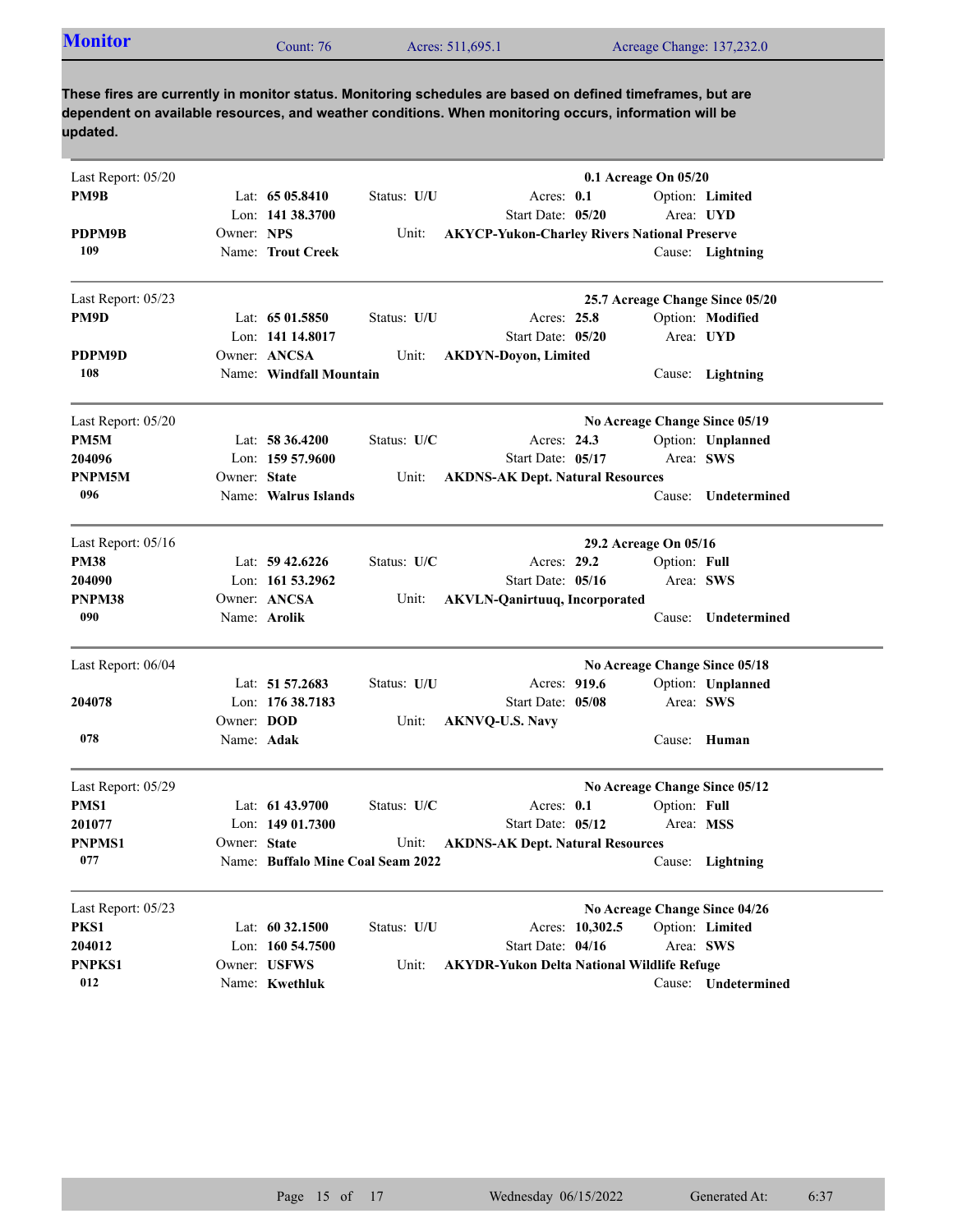| Out                      |              | Count: 1              | Acres: $0.5$      |  |  | Acreage Change: 0.0               |  |           |                               |  |
|--------------------------|--------------|-----------------------|-------------------|--|--|-----------------------------------|--|-----------|-------------------------------|--|
| Daily Report From: 06/14 |              |                       |                   |  |  |                                   |  |           | No Acreage Change Since 06/04 |  |
|                          |              | Lat: $62\,06.1833$    | Status: Out 06/14 |  |  | Acres: $0.5$                      |  |           | Option: Critical              |  |
| 214174                   |              | Lon: $14532.2450$     |                   |  |  | Start Date: 06/03                 |  | Area: CRS |                               |  |
|                          | Owner: State |                       | Unit:             |  |  | <b>AKAKS-University of Alaska</b> |  |           |                               |  |
| 174                      |              | Name: Old Dump Road 2 |                   |  |  |                                   |  |           | Cause: Human                  |  |

The fire was checked today and called out.